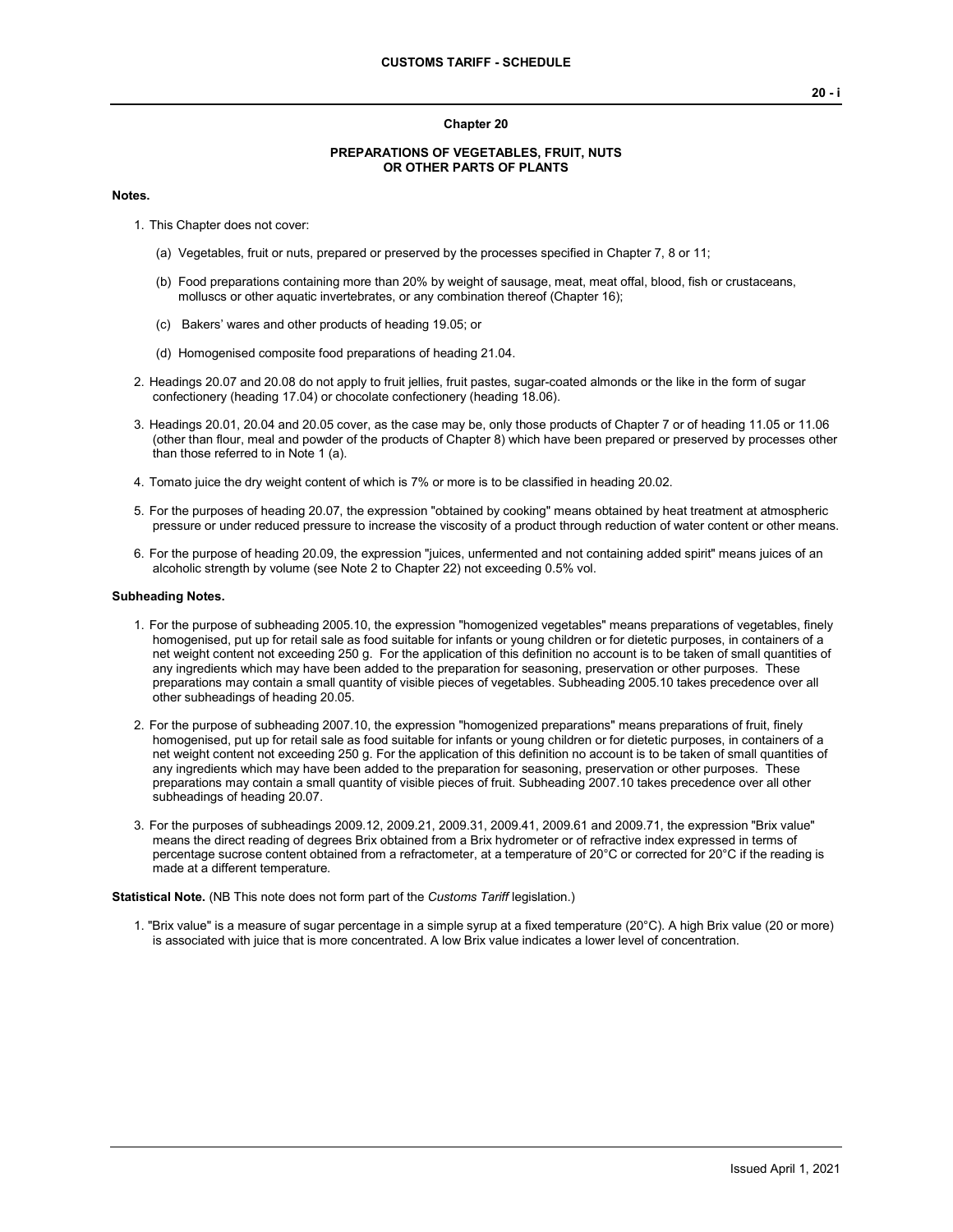## **CUSTOMS TARIFF - SCHEDULE**

| <b>Tariff</b><br>Item | SS | <b>Description of Goods</b>                                                                                   | Unit of<br>Meas.                | <b>MFN</b><br><b>Tariff</b> | <b>Applicable</b><br><b>Preferential Tariffs</b>                                                                               |
|-----------------------|----|---------------------------------------------------------------------------------------------------------------|---------------------------------|-----------------------------|--------------------------------------------------------------------------------------------------------------------------------|
| 20.01                 |    | Vegetables, fruit, nuts and other edible parts of plants, prepared or<br>preserved by vinegar or acetic acid. |                                 |                             |                                                                                                                                |
| 2001.10.00            |    | -Cucumbers and gherkins                                                                                       |                                 | 8%                          | CCCT, LDCT, UST,<br>MXT, CIAT, CT, CRT,<br>PT, COLT, JT, PAT,<br>HNT, KRT, CEUT, UAT,<br>CPTPT, UKT: Free                      |
|                       |    |                                                                                                               | <b>KGM</b><br>KGM               |                             |                                                                                                                                |
| 2001.90               |    | -Other                                                                                                        |                                 |                             |                                                                                                                                |
|                       |    | 2001.90.10 00 - - - Onions                                                                                    | KGM                             | 8%                          | CCCT, LDCT, UST,<br>MXT, CIAT, CT, CRT,<br>IT, PT, COLT, JT, PAT,<br>HNT, KRT, CEUT, UAT,<br>CPTPT, UKT: Free                  |
| 2001.90.90            |    | $- -$ Other                                                                                                   |                                 | Free                        | CCCT, LDCT, GPT,<br>UST, MXT, CIAT, CT,<br>CRT, IT, NT, SLT, PT,<br>COLT, JT, PAT, HNT,<br>KRT, CEUT, UAT,<br>CPTPT, UKT: Free |
|                       |    |                                                                                                               | KGM<br>KGM<br><b>KGM</b><br>KGM |                             |                                                                                                                                |
| 20.02                 |    | Tomatoes prepared or preserved otherwise than by vinegar or acetic<br>acid.                                   |                                 |                             |                                                                                                                                |
|                       |    | 2002.10.00 00 - Tomatoes, whole or in pieces                                                                  | <b>KGM</b>                      | 11.5%                       | CCCT, LDCT, UST,<br>MXT, CIAT, CT, CRT,<br>IT, PT, COLT, JT, PAT,<br>HNT, KRT, CEUT, UAT,<br>CPTPT, UKT: Free                  |
| 2002.90.00            |    | -Other                                                                                                        |                                 | 11.5%                       | CCCT, LDCT, UST,<br>MXT, CIAT, CT, CRT,<br>IT, NT, SLT, PT, COLT,<br>JT, PAT, HNT, KRT,<br>CEUT, UAT, CPTPT,<br>UKT: Free      |
|                       |    | $---Passes:$                                                                                                  | <b>KGM</b><br>KGM<br>KGM<br>KGM |                             |                                                                                                                                |
| 20.03                 |    | Mushrooms and truffles, prepared or preserved otherwise than by<br>vinegar or acetic acid.                    |                                 |                             |                                                                                                                                |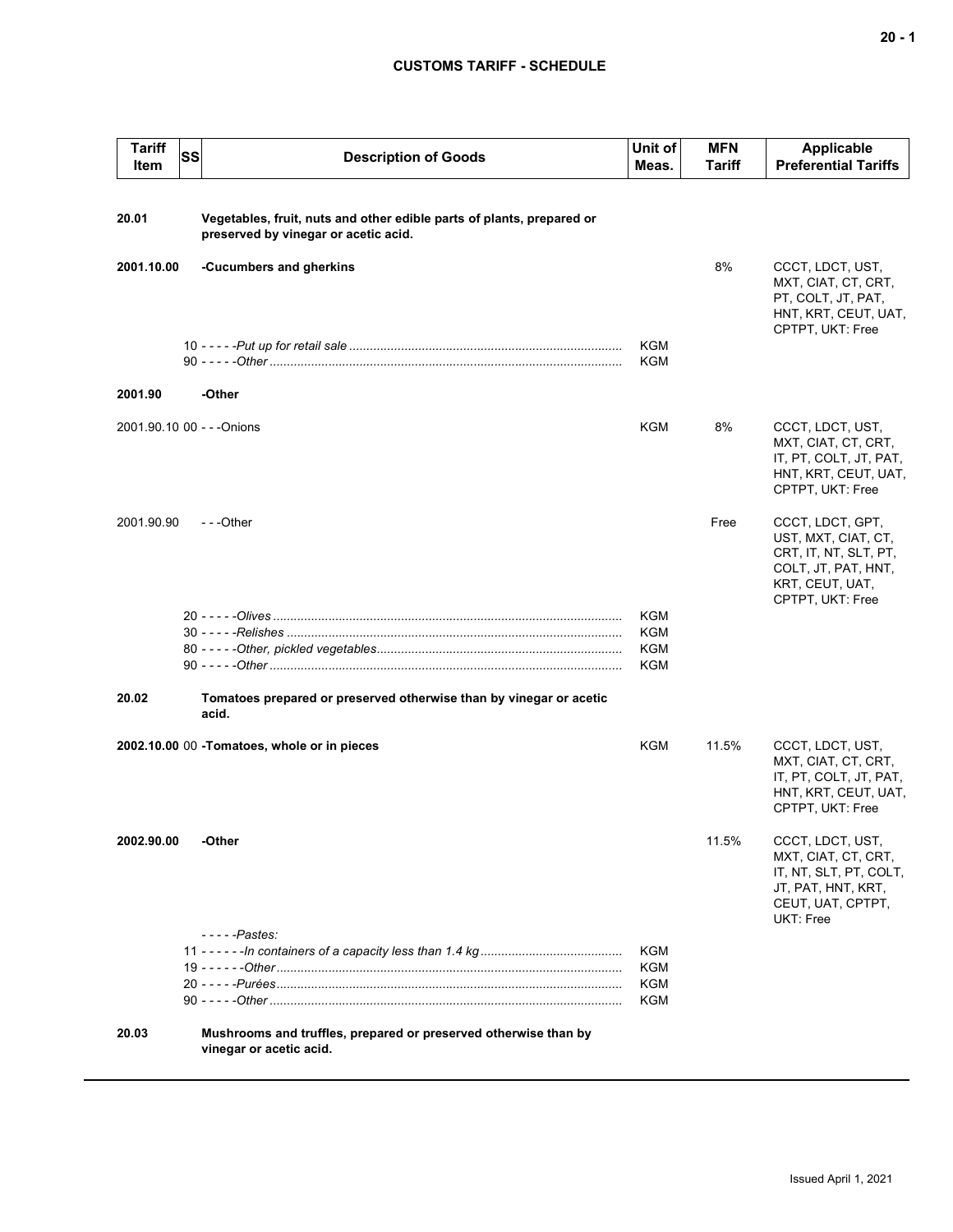| Tariff<br>SS<br>Item         | <b>Description of Goods</b>                                                                                                       | Unit of<br>Meas. | <b>MFN</b><br><b>Tariff</b> | Applicable<br><b>Preferential Tariffs</b>                                                                             |
|------------------------------|-----------------------------------------------------------------------------------------------------------------------------------|------------------|-----------------------------|-----------------------------------------------------------------------------------------------------------------------|
|                              | 2003.10.00 00 -Mushrooms of the genus Agaricus                                                                                    | <b>KGM</b>       | 17%                         | CCCT, LDCT, UST,<br>MXT, CT, CRT, IT, PT,<br>COLT, JT, PAT, HNT,<br>KRT, CEUT, UAT,<br>CPTPT, UKT: Free               |
| 2003.90                      | -Other                                                                                                                            |                  |                             |                                                                                                                       |
| 2003.90.10 00 - - - Truffles |                                                                                                                                   | KGM              | Free                        | CCCT, LDCT, GPT,<br>UST, MXT, CIAT, CT,<br>CRT, IT, PT, COLT, JT,<br>PAT, HNT, KRT, CEUT,<br>UAT, CPTPT,<br>UKT: Free |
| 2003.90.90 00 - - - Other    |                                                                                                                                   | KGM              | 17%                         | CCCT, LDCT, UST,<br>MXT, CT, CRT, IT, PT,<br>COLT, JT, PAT, HNT,<br>KRT, CEUT, UAT,<br>CPTPT, UKT: Free               |
| 20.04                        | Other vegetables prepared or preserved otherwise than by vinegar or<br>acetic acid, frozen, other than products of heading 20.06. |                  |                             |                                                                                                                       |
| 2004.10.00 00 - Potatoes     |                                                                                                                                   | <b>KGM</b>       | 6%                          | CCCT, LDCT, UST,<br>MXT, CT, CRT, IT, NT,<br>SLT, PT, COLT, JT,<br>PAT, HNT, KRT, CEUT,<br>UAT, CPTPT,<br>UKT: Free   |
| 2004.90                      | -Other vegetables and mixtures of vegetables                                                                                      |                  |                             |                                                                                                                       |
|                              | -- - Baby carrots (of a length not exceeding 11 cm) and Brussels sprouts:                                                         |                  |                             |                                                                                                                       |
|                              | 2004.90.11 00 - - - - Baby carrots (of a length not exceeding 11 cm)                                                              | KGM              | 14.5%                       | CCCT, LDCT, UST,<br>MXT, CIAT, CT, CRT,<br>IT, PT, COLT, JT, PAT,<br>HNT, KRT, CEUT, UAT,<br>CPTPT, UKT: Free         |
|                              | 2004.90.12 00 - - - - Brussels sprouts                                                                                            | KGM              | 14.5%                       | CCCT, LDCT, UST,<br>MXT, CIAT, CT, CRT,<br>IT, PT, COLT, JT, PAT,<br>HNT, KRT, CEUT, UAT,<br>CPTPT, UKT: Free         |
|                              | 2004.90.20 00 - - - Asparagus                                                                                                     | <b>KGM</b>       | 14%                         | CCCT, LDCT, UST,<br>MXT, CIAT, CT, CRT,<br>IT, PT, COLT, JT, PAT,<br>HNT, KRT, CEUT, UAT,<br>CPTPT, UKT: Free         |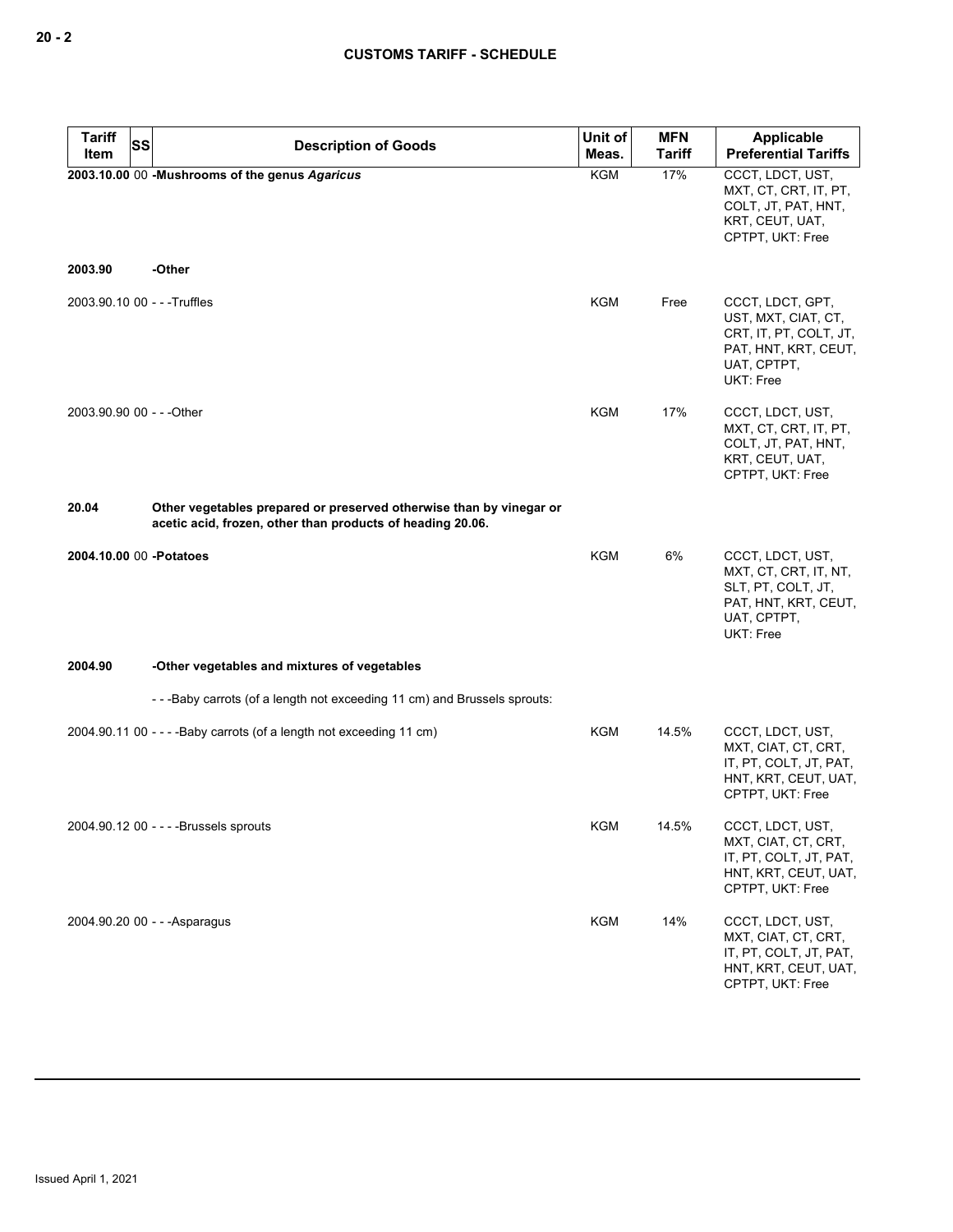| <b>Tariff</b> | SS<br><b>Description of Goods</b>                                                                                                                                                                                                                                                                                                          | Unit of    | <b>MFN</b> | <b>Applicable</b>                                                                                                         |
|---------------|--------------------------------------------------------------------------------------------------------------------------------------------------------------------------------------------------------------------------------------------------------------------------------------------------------------------------------------------|------------|------------|---------------------------------------------------------------------------------------------------------------------------|
| Item          |                                                                                                                                                                                                                                                                                                                                            | Meas.      | Tariff     | <b>Preferential Tariffs</b>                                                                                               |
|               | 2004.90.30 00 - - - Broccoli and cauliflowers                                                                                                                                                                                                                                                                                              | <b>KGM</b> | 17%        | CCCT, LDCT, UST,<br>MXT, CIAT, CT, CRT,<br>IT, PT, COLT, JT, PAT,<br>HNT, KRT, CEUT, UAT,<br>CPTPT, UKT: Free             |
|               | $- -$ Other:                                                                                                                                                                                                                                                                                                                               |            |            |                                                                                                                           |
| 2004.90.91    | ----Artichokes (globe or Chinese), bamboo shoots, cactus leaves (nopales),<br>cardoons, chickpeas (garbanzos), cilantro (Chinese or Mexican parsley<br>or Yen Sai), jicama, leaf chervils, malanga, okra, peas (Angola, catiang,<br>no-eye, pigeon), spinach, tamarillos (tree tomatoes), tarragons,<br>tomatillos, topedos and verdolagas |            | Free       | CCCT, LDCT, GPT,<br>UST, MXT, CIAT, CT,<br>CRT, IT, PT, COLT, JT,<br>PAT, HNT, KRT, CEUT,<br>UAT, CPTPT,<br>UKT: Free     |
|               |                                                                                                                                                                                                                                                                                                                                            | KGM        |            |                                                                                                                           |
|               | 20 - - - - - Artichokes (globe or Chinese), bamboo shoots, cactus leaves<br>(nopales), cardoons, chickpeas (garbanzos), cilantro (Chinese or<br>Mexican parsley or Yen Sai), jicama, leaf chervils, malanga, okra, peas<br>(Angola, catjang, no-eye, pigeon), tamarillos (tree tomatoes), tarragons,                                       |            |            |                                                                                                                           |
|               |                                                                                                                                                                                                                                                                                                                                            | <b>KGM</b> |            |                                                                                                                           |
| 2004.90.99    | $--$ Other                                                                                                                                                                                                                                                                                                                                 |            | 9.5%       | CCCT, LDCT, UST,<br>MXT, CIAT, CT, CRT,<br>IT, NT, SLT, PT, COLT,<br>JT, PAT, HNT, KRT,<br>CEUT, UAT, CPTPT,<br>UKT: Free |
|               |                                                                                                                                                                                                                                                                                                                                            | KGM        |            |                                                                                                                           |
|               | $---$ Peas and corn:                                                                                                                                                                                                                                                                                                                       |            |            |                                                                                                                           |
|               |                                                                                                                                                                                                                                                                                                                                            | <b>KGM</b> |            |                                                                                                                           |
|               |                                                                                                                                                                                                                                                                                                                                            | KGM        |            |                                                                                                                           |
|               |                                                                                                                                                                                                                                                                                                                                            | KGM        |            |                                                                                                                           |
|               |                                                                                                                                                                                                                                                                                                                                            | KGM        |            |                                                                                                                           |
| 20.05         | Other vegetables prepared or preserved otherwise than by vinegar or<br>acetic acid, not frozen, other than products of heading 20.06.                                                                                                                                                                                                      |            |            |                                                                                                                           |
|               | 2005.10.00 00 -Homogenized vegetables                                                                                                                                                                                                                                                                                                      | KGM        | 8%         | CCCT, LDCT, UST,<br>MXT, CT, CRT, IT, PT,<br>COLT, JT, PAT, HNT,<br>KRT, CEUT, UAT,<br>CPTPT, UKT: Free                   |
| 2005.20.00    | -Potatoes                                                                                                                                                                                                                                                                                                                                  |            | 6%         | CCCT, LDCT, UST,<br>MXT, CT, CRT, IT, NT,<br>SLT, PT, COLT, JT,<br>PAT, HNT, KRT, CEUT,<br>UAT, CPTPT,<br>UKT: Free       |
|               |                                                                                                                                                                                                                                                                                                                                            | KGM        |            |                                                                                                                           |
|               |                                                                                                                                                                                                                                                                                                                                            | KGM        |            |                                                                                                                           |
|               |                                                                                                                                                                                                                                                                                                                                            | KGM        |            |                                                                                                                           |
|               |                                                                                                                                                                                                                                                                                                                                            |            |            |                                                                                                                           |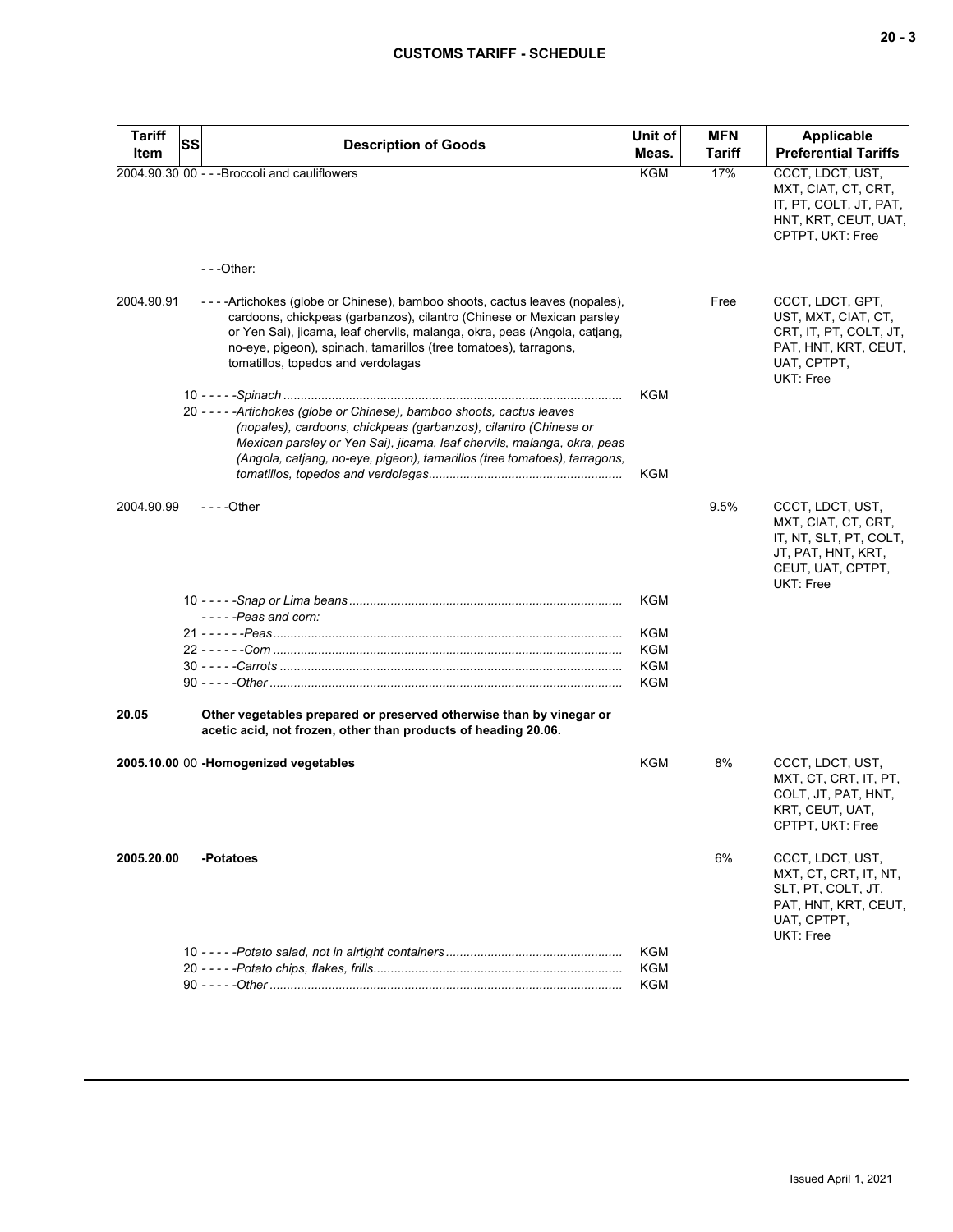| <b>Tariff</b>             | <b>SS</b> | <b>Description of Goods</b>                                                                     | Unit of           | <b>MFN</b>    | Applicable                                                                                                               |
|---------------------------|-----------|-------------------------------------------------------------------------------------------------|-------------------|---------------|--------------------------------------------------------------------------------------------------------------------------|
| Item                      |           |                                                                                                 | Meas.             | <b>Tariff</b> | <b>Preferential Tariffs</b>                                                                                              |
|                           |           | 2005.40.00 00 - Peas (Pisum sativum)                                                            | <b>KGM</b>        | 8%            | CCCT, LDCT, UST,<br>MXT, CT, CRT, IT, PT,<br>COLT, JT, PAT, HNT,<br>KRT, CEUT, UAT,<br>CPTPT, UKT: Free                  |
|                           |           | -Beans (Vigna spp., Phaseolus spp.):                                                            |                   |               |                                                                                                                          |
| 2005.51                   |           | --Beans, shelled                                                                                |                   |               |                                                                                                                          |
|                           |           | 2005.51.10 00 - - - Red bean paste for use in the manufacture of food products                  | KGM               | Free          | CCCT, LDCT, GPT,<br>UST, MXT, CIAT, CT,<br>CRT, IT, PT, COLT, JT,<br>PAT, HNT, KRT, CEUT,<br>UAT, CPTPT,<br>UKT: Free    |
| 2005.51.90                |           | $-$ - -Other                                                                                    |                   | 8%            | CCCT, LDCT, UST,<br>MXT, CT, CRT, IT, PT,<br>COLT, JT, PAT, HNT,<br>KRT, CEUT, UAT,<br>CPTPT, UKT: Free                  |
|                           |           | -----Put up for retail sale:                                                                    |                   |               |                                                                                                                          |
|                           |           |                                                                                                 | KGM<br><b>KGM</b> |               |                                                                                                                          |
|                           |           |                                                                                                 | KGM               |               |                                                                                                                          |
| 2005.59.00 00 - - Other   |           |                                                                                                 | KGM               | 8%            | CCCT, LDCT, UST,<br>MXT, CT, CRT, IT, PT,<br>COLT, JT, PAT, HNT,<br>KRT, CEUT, UAT,<br>CPTPT, UKT: Free                  |
|                           |           | 2005.60.00 00 -Asparagus                                                                        | KGM               | 14%           | CCCT, LDCT, UST,<br>MXT, CT, CRT, IT, PT,<br>COLT, JT, PAT, HNT,<br>KRT, CEUT, UAT,<br>CPTPT, UKT: Free                  |
| 2005.70                   |           | -Olives                                                                                         |                   |               |                                                                                                                          |
|                           |           | 2005.70.10 00 - - - Olives sulphured or in brine but not in glass jars;<br>Ripe olives in brine | KGM               | Free          | CCCT, LDCT, GPT,<br>UST, MXT, CIAT, CT,<br>CRT, IT, PT, COLT, JT,<br>PAT, HNT, KRT, CEUT,<br>UAT, CPTPT,<br>UKT: Free    |
| 2005.70.90 00 - - - Other |           |                                                                                                 | <b>KGM</b>        | 8%            | CCCT, LDCT, UST,<br>MXT, CIAT, CT, CRT,<br>IT, PT, COLT, JT, PAT,<br>HNT, KRT, CEUT, UAT,<br>CPTPT, UKT: Free<br>GPT: 5% |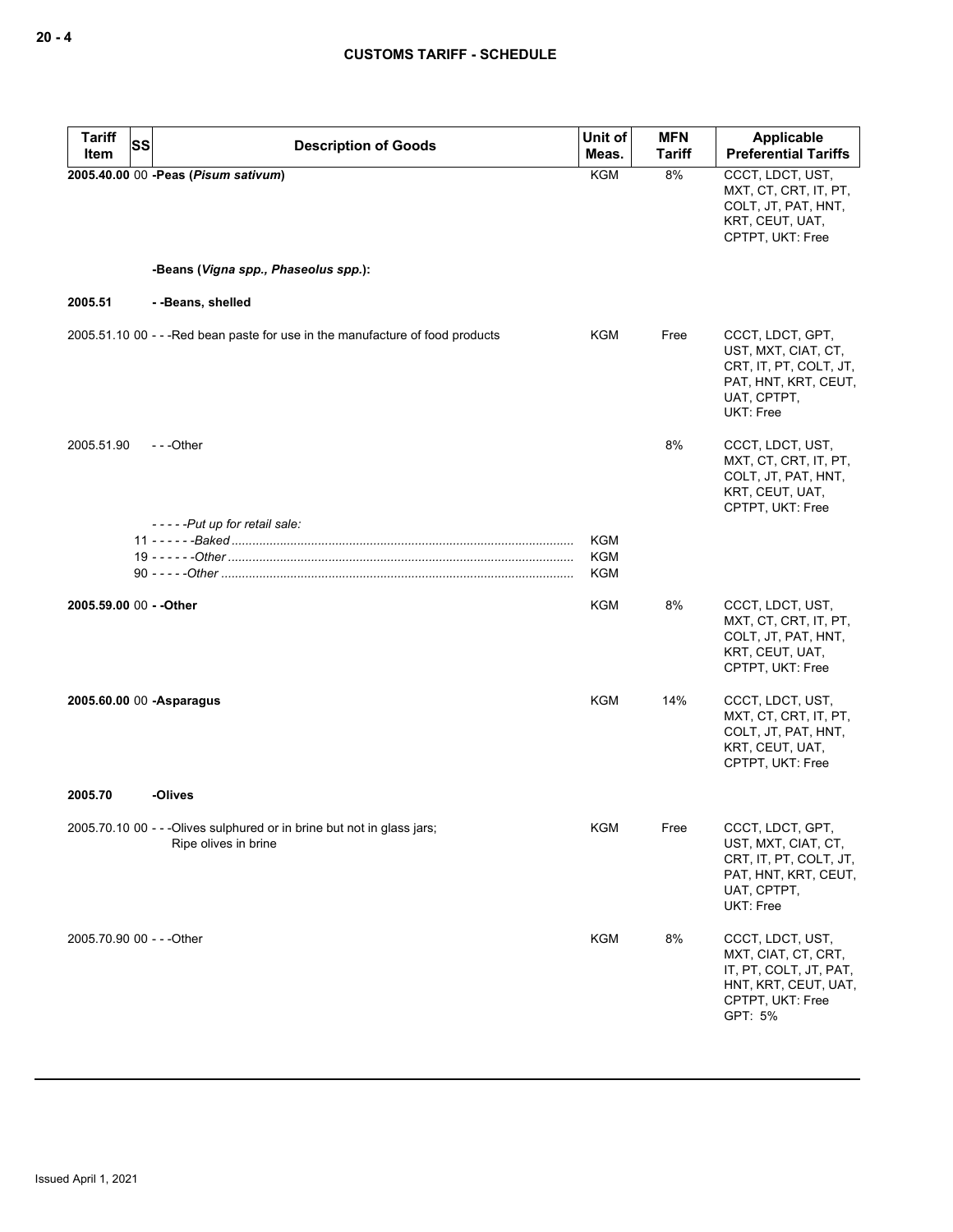| Tariff<br>Item              | <b>SS</b> | <b>Description of Goods</b>                                                                                                                                                                                                                                                                                                                    | Unit of<br>Meas. | <b>MFN</b><br><b>Tariff</b> | <b>Applicable</b><br><b>Preferential Tariffs</b>                                                                    |
|-----------------------------|-----------|------------------------------------------------------------------------------------------------------------------------------------------------------------------------------------------------------------------------------------------------------------------------------------------------------------------------------------------------|------------------|-----------------------------|---------------------------------------------------------------------------------------------------------------------|
|                             |           | 2005.80.00 00 -Sweet corn (Zea mays var. saccharata)<br>-Other vegetables and mixtures of vegetables:                                                                                                                                                                                                                                          | <b>KGM</b>       | 10.5%                       | CCCT, LDCT, UST,<br>MXT, CT, CRT, IT, NT,<br>SLT, PT, COLT, JT,<br>PAT, HNT, KRT, CEUT,<br>UAT, CPTPT,<br>UKT: Free |
|                             |           |                                                                                                                                                                                                                                                                                                                                                |                  |                             |                                                                                                                     |
|                             |           | 2005.91.00 00 - - Bamboo shoots                                                                                                                                                                                                                                                                                                                | KGM              | Free                        | CCCT, LDCT, GPT,<br>UST, MXT, CIAT, CT,<br>CRT, PT, COLT, JT,<br>PAT, HNT, KRT, CEUT,<br>UAT, CPTPT,<br>UKT: Free   |
| 2005.99                     |           | - -Other                                                                                                                                                                                                                                                                                                                                       |                  |                             |                                                                                                                     |
|                             |           | ---Carrots:                                                                                                                                                                                                                                                                                                                                    |                  |                             |                                                                                                                     |
|                             |           | 2005.99.11 00 - - - - Baby carrots (of a length not exceeding 11 cm), in cans or glass jars                                                                                                                                                                                                                                                    | KGM              | 14.5%                       | CCCT, LDCT, UST,<br>MXT, CIAT, CT, CRT,<br>PT, COLT, JT, PAT,<br>HNT, KRT, CEUT, UAT,<br>CPTPT, UKT: Free           |
| 2005.99.19 00 - - - - Other |           |                                                                                                                                                                                                                                                                                                                                                | <b>KGM</b>       | 8%                          | CCCT, LDCT, UST,<br>MXT, CIAT, CT, CRT,<br>PT, COLT, JT, PAT,<br>HNT, KRT, CEUT, UAT,<br>CPTPT, UKT: Free           |
| 2005.99.20                  |           | - - - Artichokes (globe or Chinese), cactus leaves (nopales), cardoons,<br>chickpeas (garbanzos), cilantro (Chinese or Mexican parsley or Yen Sai),<br>jicama, leaf chervils, malanga, okra, peas (Angola, catjang, no-eye,<br>pigeon), spinach, tamarillos (tree tomatoes), tarragons, tomatillos,<br>topedos, verdolagas and water chestnuts |                  | Free                        | CCCT, LDCT, GPT,<br>UST, MXT, CIAT, CT,<br>CRT, PT, COLT, JT,<br>PAT, HNT, KRT, CEUT,<br>UAT, CPTPT,<br>UKT: Free   |
|                             |           | -----Put up for retail sale:                                                                                                                                                                                                                                                                                                                   |                  |                             |                                                                                                                     |
|                             |           |                                                                                                                                                                                                                                                                                                                                                | KGM<br>KGM       |                             |                                                                                                                     |
|                             |           |                                                                                                                                                                                                                                                                                                                                                | KGM              |                             |                                                                                                                     |
|                             |           | - - - - -Other:                                                                                                                                                                                                                                                                                                                                |                  |                             |                                                                                                                     |
|                             |           |                                                                                                                                                                                                                                                                                                                                                | <b>KGM</b>       |                             |                                                                                                                     |
|                             |           |                                                                                                                                                                                                                                                                                                                                                | KGM              |                             |                                                                                                                     |
| 2005.99.90                  |           | ---Other                                                                                                                                                                                                                                                                                                                                       |                  | 8%                          | CCCT, LDCT, UST,<br>MXT, CIAT, CT, CRT,<br>IT, PT, COLT, JT, PAT,<br>HNT, KRT, CEUT, UAT,<br>CPTPT, UKT: Free       |
|                             |           | -----Put up for retail sale:                                                                                                                                                                                                                                                                                                                   |                  |                             |                                                                                                                     |
|                             |           |                                                                                                                                                                                                                                                                                                                                                | KGM              |                             |                                                                                                                     |
|                             |           |                                                                                                                                                                                                                                                                                                                                                | KGM<br>KGM       |                             |                                                                                                                     |
|                             |           |                                                                                                                                                                                                                                                                                                                                                | KGM              |                             |                                                                                                                     |
|                             |           |                                                                                                                                                                                                                                                                                                                                                |                  |                             |                                                                                                                     |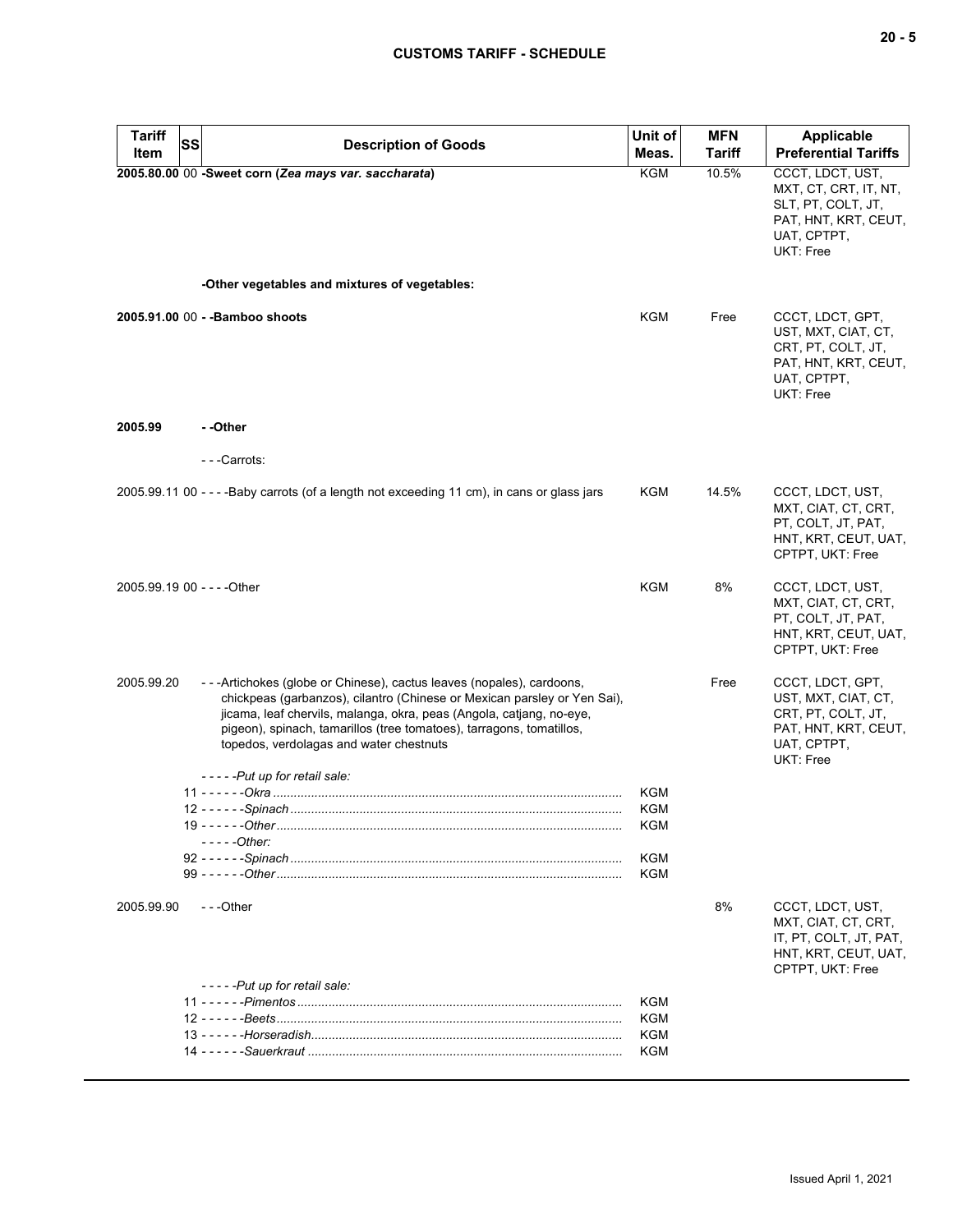| <b>Tariff</b><br><b>Item</b> | <b>SS</b> | <b>Description of Goods</b>                                                                                                                                               | Unit of<br>Meas.         | <b>MFN</b><br>Tariff | Applicable<br><b>Preferential Tariffs</b>                                                                                                       |
|------------------------------|-----------|---------------------------------------------------------------------------------------------------------------------------------------------------------------------------|--------------------------|----------------------|-------------------------------------------------------------------------------------------------------------------------------------------------|
|                              |           |                                                                                                                                                                           | <b>KGM</b>               |                      |                                                                                                                                                 |
|                              |           |                                                                                                                                                                           | KGM                      |                      |                                                                                                                                                 |
|                              |           |                                                                                                                                                                           | KGM<br>KGM               |                      |                                                                                                                                                 |
|                              |           | $---Other:$                                                                                                                                                               |                          |                      |                                                                                                                                                 |
|                              |           |                                                                                                                                                                           | <b>KGM</b>               |                      |                                                                                                                                                 |
|                              |           |                                                                                                                                                                           | KGM                      |                      |                                                                                                                                                 |
|                              |           |                                                                                                                                                                           | KGM                      |                      |                                                                                                                                                 |
| 2006.00                      |           | Vegetables, fruit, nuts, fruit-peel and other parts of plants, preserved by<br>sugar (drained, glacé or crystallised).                                                    |                          |                      |                                                                                                                                                 |
| 2006.00.10                   |           | - - -Fruit;<br>Fruit-peel                                                                                                                                                 |                          | 9.5%                 | CCCT, LDCT, UST,<br>MXT, CIAT, CT, CRT,<br>PT, COLT, JT, PAT,<br>HNT, KRT, CEUT, UAT,<br>CPTPT, UKT: Free                                       |
|                              |           | $---$ Cherries:                                                                                                                                                           |                          |                      |                                                                                                                                                 |
|                              |           |                                                                                                                                                                           | <b>KGM</b><br><b>KGM</b> |                      |                                                                                                                                                 |
|                              |           |                                                                                                                                                                           | KGM                      |                      |                                                                                                                                                 |
|                              |           |                                                                                                                                                                           |                          |                      |                                                                                                                                                 |
| 2006.00.20 00 - - - Nuts     |           |                                                                                                                                                                           | KGM                      | 6%                   | CCCT, LDCT, GPT,<br>UST, MXT, CIAT, CT,<br>CRT, PT, COLT, JT,<br>PAT, HNT, KRT, CEUT,<br>UAT, CPTPT,<br><b>UKT: Free</b>                        |
| 2006.00.90 00 - - - Other    |           |                                                                                                                                                                           | KGM                      | Free                 | CCCT, LDCT, GPT,<br>UST, MXT, CIAT, CT,<br>CRT, IT, NT, SLT, PT,<br>COLT, JT, PAT, HNT,<br>KRT, CEUT, UAT,<br>CPTPT, UKT: Free                  |
| 20.07                        |           | Jams, fruit jellies, marmalades, fruit or nut purée and fruit or nut pastes,<br>obtained by cooking, whether or not containing added sugar or other<br>sweetening matter. |                          |                      |                                                                                                                                                 |
|                              |           | 2007.10.00 00 -Homogenized preparations                                                                                                                                   | KGM                      | 6.5%                 | CCCT, LDCT, UST,<br>MXT, CIAT, CT, CRT,<br>IT, NT, SLT, PT, COLT,<br>JT, PAT, HNT, KRT,<br>CEUT, UAT, CPTPT,<br>UKT: Free                       |
|                              |           | -Other:                                                                                                                                                                   |                          |                      |                                                                                                                                                 |
| 2007.91.00                   |           | - -Citrus fruit                                                                                                                                                           |                          | 8.5%                 | CCCT, LDCT, UST,<br>MXT, CIAT, CT, CRT,<br>IT, NT, SLT, PT, COLT,<br>JT, PAT, HNT, KRT,<br>CEUT, UAT, CPTPT,<br>UKT: Free<br>AUT: 6%<br>NZT: 6% |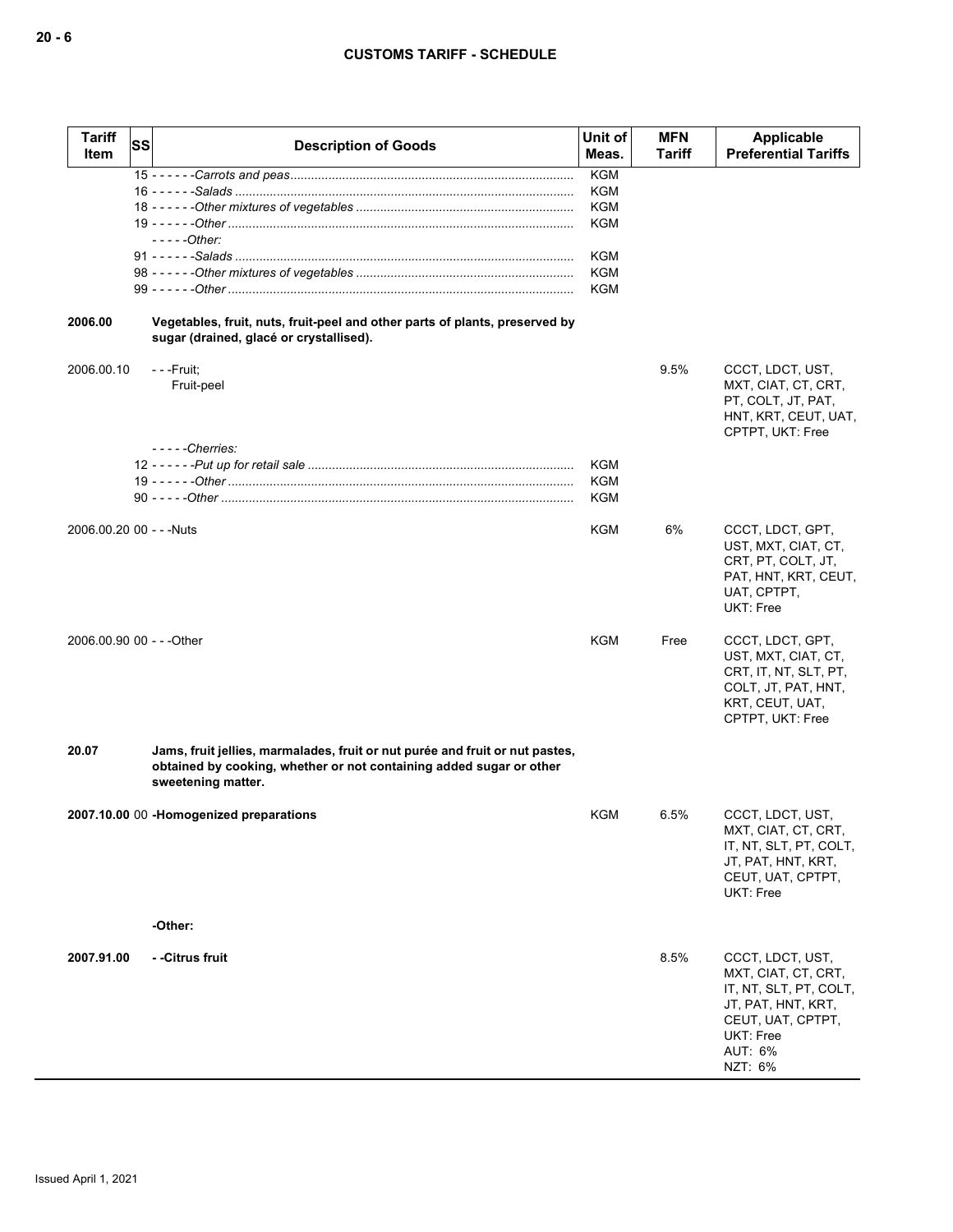| <b>Tariff</b><br>Item | <b>SS</b> | <b>Description of Goods</b>                                                                                                                                                                           | Unit of<br>Meas.  | <b>MFN</b><br><b>Tariff</b> | Applicable<br><b>Preferential Tariffs</b>                                                                                                       |
|-----------------------|-----------|-------------------------------------------------------------------------------------------------------------------------------------------------------------------------------------------------------|-------------------|-----------------------------|-------------------------------------------------------------------------------------------------------------------------------------------------|
|                       |           | -----Put up for retail sale:                                                                                                                                                                          |                   |                             |                                                                                                                                                 |
|                       |           |                                                                                                                                                                                                       | KGM               |                             |                                                                                                                                                 |
|                       |           |                                                                                                                                                                                                       | KGM               |                             |                                                                                                                                                 |
|                       |           |                                                                                                                                                                                                       | <b>KGM</b>        |                             |                                                                                                                                                 |
|                       |           |                                                                                                                                                                                                       | <b>KGM</b>        |                             |                                                                                                                                                 |
| 2007.99               |           | - -Other                                                                                                                                                                                              |                   |                             |                                                                                                                                                 |
|                       |           | 2007.99.10 00 - - - Strawberry jam                                                                                                                                                                    | KGM               | 12.5%                       | CCCT, LDCT, UST,<br>MXT, CIAT, CT, CRT,<br>IT, NT, SLT, PT, COLT,<br>JT, PAT, HNT, KRT,<br>CEUT, UAT, CPTPT,<br>UKT: Free                       |
|                       |           | 2007.99.20 00 - - - Banana purée                                                                                                                                                                      | KGM               | Free                        | CCCT, LDCT, GPT,<br>UST, MXT, CIAT, CT,<br>CRT, IT, NT, SLT, PT,<br>COLT, JT, PAT, HNT,<br>KRT, CEUT, UAT,<br>CPTPT, UKT: Free                  |
| 2007.99.90            |           | ---Other                                                                                                                                                                                              |                   | 8.5%                        | CCCT, LDCT, UST,<br>MXT, CIAT, CT, CRT,<br>IT, NT, SLT, PT, COLT,<br>JT, PAT, HNT, KRT,<br>CEUT, UAT, CPTPT,<br>UKT: Free<br>AUT: 6%<br>NZT: 6% |
|                       |           | -----Put up for retail sale:                                                                                                                                                                          |                   |                             |                                                                                                                                                 |
|                       |           |                                                                                                                                                                                                       | KGM               |                             |                                                                                                                                                 |
|                       |           |                                                                                                                                                                                                       | <b>KGM</b>        |                             |                                                                                                                                                 |
|                       |           |                                                                                                                                                                                                       | KGM               |                             |                                                                                                                                                 |
|                       |           |                                                                                                                                                                                                       | KGM               |                             |                                                                                                                                                 |
|                       |           |                                                                                                                                                                                                       | <b>KGM</b>        |                             |                                                                                                                                                 |
|                       |           |                                                                                                                                                                                                       | KGM               |                             |                                                                                                                                                 |
|                       |           | - - - - - Other:                                                                                                                                                                                      |                   |                             |                                                                                                                                                 |
|                       |           |                                                                                                                                                                                                       | KGM               |                             |                                                                                                                                                 |
|                       |           | $99 - - - - - Other$                                                                                                                                                                                  | <b>KGM</b><br>KGM |                             |                                                                                                                                                 |
| 20.08                 |           | Fruit, nuts and other edible parts of plants, otherwise prepared or<br>preserved, whether or not containing added sugar or other sweetening<br>matter or spirit, not elsewhere specified or included. |                   |                             |                                                                                                                                                 |
|                       |           | -Nuts, ground-nuts and other seeds, whether or not mixed together:                                                                                                                                    |                   |                             |                                                                                                                                                 |
| 2008.11               |           | - -Ground-nuts                                                                                                                                                                                        |                   |                             |                                                                                                                                                 |
|                       |           | 2008.11.10 00 - - - Peanut butter                                                                                                                                                                     | KGM               | Free                        | CCCT, LDCT, GPT,<br>UST, MXT, CIAT, CT,<br>CRT, IT, NT, SLT, PT,<br>COLT, JT, PAT, HNT,<br>KRT, CEUT, UAT,<br>CPTPT, UKT: Free                  |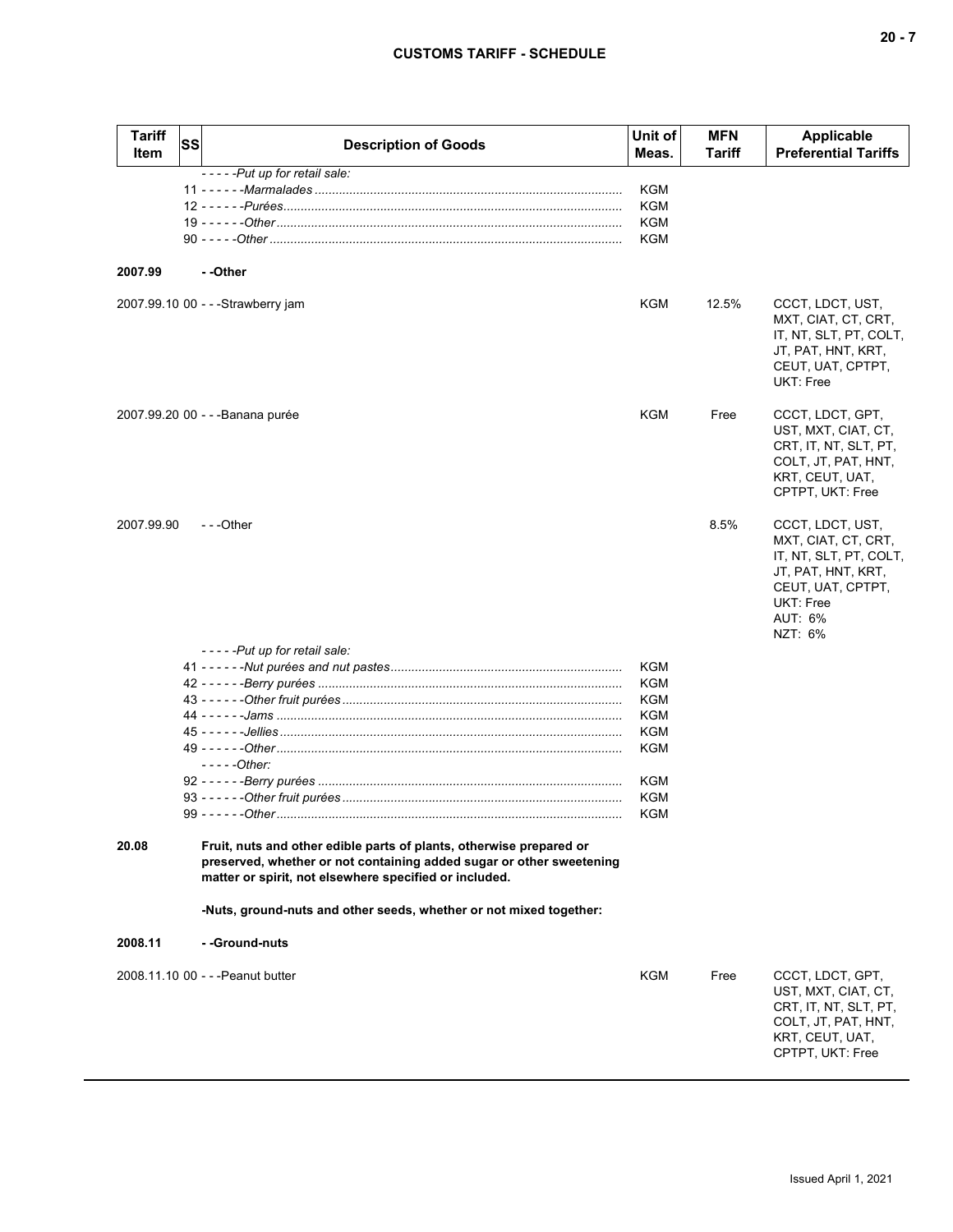| <b>Tariff</b><br>Item | <b>SS</b><br><b>Description of Goods</b>                             | Unit of<br>Meas.  | <b>MFN</b><br>Tariff | Applicable<br><b>Preferential Tariffs</b>                                                                                      |
|-----------------------|----------------------------------------------------------------------|-------------------|----------------------|--------------------------------------------------------------------------------------------------------------------------------|
|                       | 2008.11.20 00 - - - Peanuts, blanched                                | <b>KGM</b>        | 6%                   | CCCT, LDCT, GPT,<br>UST, MXT, CIAT, CT,<br>CRT, IT, NT, SLT, PT,<br>COLT, JT, PAT, HNT,<br>KRT, CEUT, UAT,<br>CPTPT, UKT: Free |
|                       | 2008.11.90 00 - - - Other                                            | KGM               | 6%                   | CCCT, LDCT, GPT,<br>UST, MXT, CIAT, CT,<br>CRT, IT, NT, SLT, PT,<br>COLT, JT, PAT, HNT,<br>KRT, CEUT, UAT,<br>CPTPT, UKT: Free |
| 2008.19               | - - Other, including mixtures                                        |                   |                      |                                                                                                                                |
| 2008.19.10            | ---Almonds and pistachio nuts                                        |                   | Free                 | CCCT, LDCT, GPT,<br>UST, MXT, CIAT, CT,<br>CRT, IT, PT, COLT, JT,<br>PAT, HNT, KRT, CEUT,<br>UAT, CPTPT,<br><b>UKT: Free</b>   |
|                       |                                                                      | <b>KGM</b><br>KGM |                      |                                                                                                                                |
|                       |                                                                      |                   |                      |                                                                                                                                |
| 2008.19.90            | ---Other                                                             |                   | 6%                   | CCCT, LDCT, GPT,<br>UST, MXT, CIAT, CT,<br>CRT, IT, PT, COLT, JT,<br>PAT, HNT, KRT, CEUT,<br>UAT, CPTPT,<br>UKT: Free          |
|                       |                                                                      | KGM               |                      |                                                                                                                                |
|                       |                                                                      | <b>KGM</b>        |                      |                                                                                                                                |
|                       | 80 ----- Mixtures of two or more kinds of nuts, ground-nuts or seeds | KGM<br><b>KGM</b> |                      |                                                                                                                                |
|                       | 2008.20.00 00 - Pineapples                                           | KGM               | Free                 | CCCT, LDCT, GPT,<br>UST, MXT, CIAT, CT,<br>CRT, IT, PT, COLT, JT,<br>PAT, HNT, KRT, CEUT,<br>UAT, CPTPT,<br>UKT: Free          |
| 2008.30.00            | -Citrus fruit                                                        |                   | Free                 | CCCT, LDCT, GPT,<br>UST, MXT, CIAT, CT,<br>CRT, IT, PT, COLT, JT,<br>PAT, HNT, KRT, CEUT,<br>UAT, CPTPT,<br><b>UKT: Free</b>   |
|                       |                                                                      | KGM<br><b>KGM</b> |                      |                                                                                                                                |
|                       |                                                                      |                   |                      |                                                                                                                                |
| 2008.40               | -Pears                                                               |                   |                      |                                                                                                                                |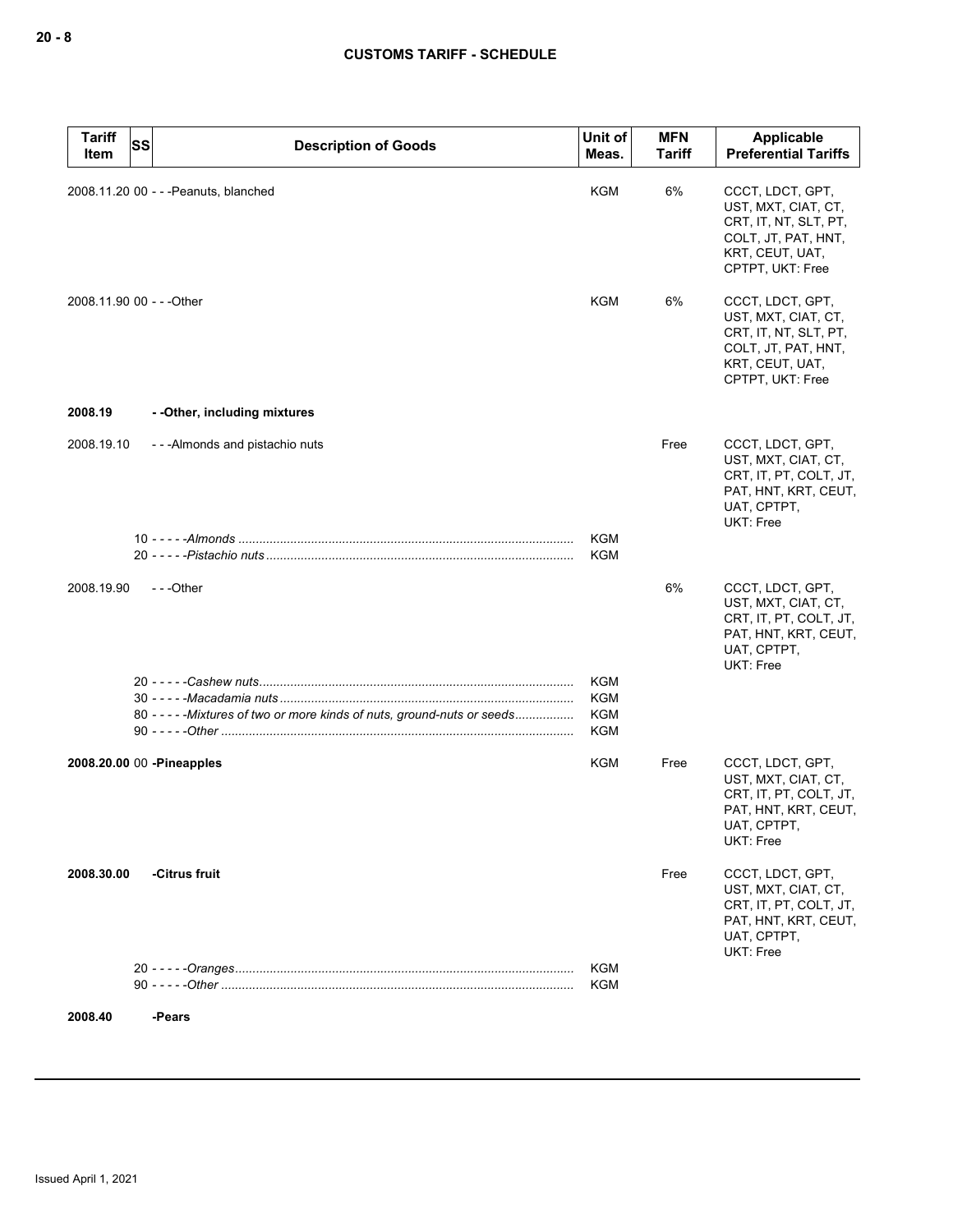| × | ۰.<br>× |
|---|---------|
|---|---------|

| <b>Tariff</b><br><b>SS</b> | <b>Description of Goods</b>    | Unit of    | <b>MFN</b>    | <b>Applicable</b>                                                                                             |
|----------------------------|--------------------------------|------------|---------------|---------------------------------------------------------------------------------------------------------------|
| Item                       |                                | Meas.      | <b>Tariff</b> | <b>Preferential Tariffs</b>                                                                                   |
| 2008.40.10 00 - - - Pulp   |                                | KGM        | 6%            | CCCT, LDCT, UST,<br>MXT, CT, CRT, IT, PT,<br>COLT, JT, PAT, HNT,<br>KRT, CEUT, UAT,<br>CPTPT, UKT: Free       |
| 2008.40.20 00 - - - Chips  |                                | <b>KGM</b> | 9.5%          | CCCT, LDCT, UST,<br>MXT, CIAT, CT, CRT,<br>IT, PT, COLT, JT, PAT,<br>HNT, KRT, CEUT, UAT,<br>CPTPT, UKT: Free |
| 2008.40.90 00 - - - Other  |                                | KGM        | 9.5%          | CCCT, LDCT, UST,<br>MXT, CT, CRT, IT, PT,<br>COLT, JT, PAT, HNT,<br>KRT, CEUT, UAT,<br>CPTPT, UKT: Free       |
| 2008.50                    | -Apricots                      |            |               |                                                                                                               |
| 2008.50.10 00 - - - Pulp   |                                | <b>KGM</b> | 6%            | CCCT, LDCT, UST,<br>MXT, CT, CRT, IT, PT,<br>COLT, JT, PAT, HNT,<br>KRT, CEUT, UAT,<br>CPTPT, UKT: Free       |
| 2008.50.90 00 - - - Other  |                                | <b>KGM</b> | 9.5%          | CCCT, LDCT, UST,<br>MXT, CT, CRT, IT, PT,<br>COLT, JT, PAT, HNT,<br>KRT, CEUT, UAT,<br>CPTPT, UKT: Free       |
| 2008.60                    | -Cherries                      |            |               |                                                                                                               |
| 2008.60.10 00 - - - Pulp   |                                | <b>KGM</b> | 6%            | CCCT, LDCT, UST,<br>MXT, CT, CRT, IT, PT,<br>COLT, JT, PAT, HNT,<br>KRT, CEUT, UAT,<br>CPTPT, UKT: Free       |
| 2008.60.90 00 - - - Other  |                                | <b>KGM</b> | 12.5%         | CCCT, LDCT, UST,<br>MXT, CT, CRT, IT, PT,<br>COLT, JT, PAT, HNT,<br>KRT, CEUT, UAT,<br>CPTPT, UKT: Free       |
| 2008.70                    | -Peaches, including nectarines |            |               |                                                                                                               |
| 2008.70.10 00 - - - Pulp   |                                | <b>KGM</b> | 6%            | CCCT, LDCT, UST,<br>MXT, CT, CRT, IT, PT,<br>COLT, JT, PAT, HNT,<br>KRT, CEUT, UAT,<br>CPTPT, UKT: Free       |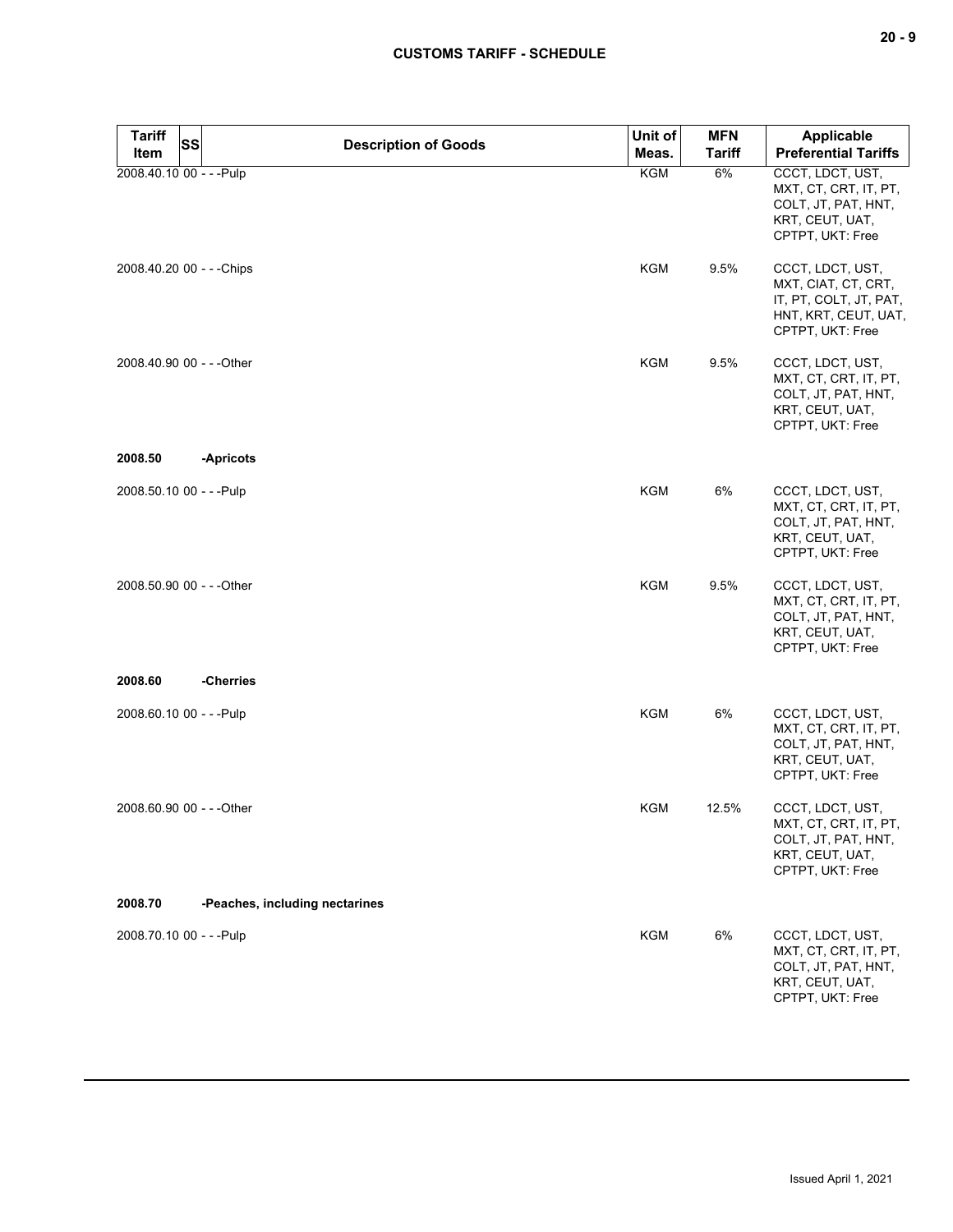| <b>Tariff</b><br>SS       | <b>Description of Goods</b>                                                                                                                                                                                                                                                                                                                                                                                                                                                                                                                                                                                                                                                                                       | Unit of                  | <b>MFN</b>    | Applicable                                                                                                                     |
|---------------------------|-------------------------------------------------------------------------------------------------------------------------------------------------------------------------------------------------------------------------------------------------------------------------------------------------------------------------------------------------------------------------------------------------------------------------------------------------------------------------------------------------------------------------------------------------------------------------------------------------------------------------------------------------------------------------------------------------------------------|--------------------------|---------------|--------------------------------------------------------------------------------------------------------------------------------|
| Item                      |                                                                                                                                                                                                                                                                                                                                                                                                                                                                                                                                                                                                                                                                                                                   | Meas.                    | <b>Tariff</b> | <b>Preferential Tariffs</b>                                                                                                    |
| 2008.70.90 00 - - - Other |                                                                                                                                                                                                                                                                                                                                                                                                                                                                                                                                                                                                                                                                                                                   | <b>KGM</b>               | 8%            | CCCT, LDCT, UST,<br>MXT, CT, CRT, IT, PT,<br>COLT, JT, PAT, HNT,<br>KRT, CEUT, UAT,<br>CPTPT, UKT: Free                        |
|                           | 2008.80.00 00 - Strawberries                                                                                                                                                                                                                                                                                                                                                                                                                                                                                                                                                                                                                                                                                      | KGM                      | 8.5%          | CCCT, LDCT, UST,<br>MXT, CT, CRT, IT, PT,<br>COLT, JT, PAT, HNT,<br>KRT, CEUT, UAT,<br>CPTPT, UKT: Free                        |
|                           | -Other, including mixtures other than those of subheading 2008.19:                                                                                                                                                                                                                                                                                                                                                                                                                                                                                                                                                                                                                                                |                          |               |                                                                                                                                |
|                           | 2008.91.00 00 - - Palm hearts                                                                                                                                                                                                                                                                                                                                                                                                                                                                                                                                                                                                                                                                                     | KGM                      | Free          | CCCT, LDCT, GPT,<br>UST, MXT, CIAT, CT,<br>CRT, IT, NT, SLT, PT,<br>COLT, JT, PAT, HNT,<br>KRT, CEUT, UAT,<br>CPTPT, UKT: Free |
| 2008.93.00                | - -Cranberries (Vaccinium macrocarpon, Vaccinium oxycoccos,<br>Vaccinium vitis-idaea)                                                                                                                                                                                                                                                                                                                                                                                                                                                                                                                                                                                                                             |                          | 6%            | CCCT, LDCT, UST,<br>MXT, CT, CRT, IT, NT,<br>SLT, PT, COLT, JT,<br>PAT, HNT, KRT, CEUT,<br>UAT, CPTPT,<br>UKT: Free            |
|                           |                                                                                                                                                                                                                                                                                                                                                                                                                                                                                                                                                                                                                                                                                                                   | <b>KGM</b><br><b>KGM</b> |               |                                                                                                                                |
| 2008.97                   | - -Mixtures                                                                                                                                                                                                                                                                                                                                                                                                                                                                                                                                                                                                                                                                                                       |                          |               |                                                                                                                                |
|                           | 2008.97.10 00 - - -Consisting of two or more of akalas, akees, anchovy pears, apple-pears,<br>avocados, bananas, bread fruit, carambolas, chayotes, cherimoyas<br>(Jamaica apples), citrus fruit, dasheens (taros), dates, durians, feijoas,<br>figs, fu quas (balsam pears), genipes, ginger, guavas, imbus, jujubes, kiwi,<br>fruit, lady apples, litchis (lychees), loquats, magueys, mammees<br>(mammeas), mangoes, mangosteens, manioc (cassava or yucca root),<br>papaws (papayas), passion fruit, pawpaws, persimmons, pineapples,<br>plantains, plumcots, prickly pears, pomegranates, quinces, rangpurs,<br>sapatas, star-apples, sweet potatoes, tamarinds, tangelos, uglifruit,<br>watermelons or yams | KGM                      | Free          | CCCT, LDCT, GPT,<br>UST, MXT, CIAT, CT,<br>CRT, IT, PT, COLT, JT,<br>PAT, HNT, KRT, CEUT,<br>UAT, CPTPT,<br>UKT: Free          |
| 2008.97.90 00 - - - Other |                                                                                                                                                                                                                                                                                                                                                                                                                                                                                                                                                                                                                                                                                                                   | <b>KGM</b>               | 6%            | CCCT, LDCT, UST,<br>MXT, CT, CRT, IT, PT,<br>COLT, JT, PAT, HNT,<br>KRT, CEUT, UAT,<br>CPTPT, UKT: Free                        |
| 2008.99                   | - -Other                                                                                                                                                                                                                                                                                                                                                                                                                                                                                                                                                                                                                                                                                                          |                          |               |                                                                                                                                |
|                           | 2008.99.10 00 - - - Apple chips                                                                                                                                                                                                                                                                                                                                                                                                                                                                                                                                                                                                                                                                                   | KGM                      | 4%            | CCCT, LDCT, UST,<br>MXT, CIAT, CT, CRT,<br>IT, PT, COLT, JT, PAT,<br>HNT, KRT, CEUT, UAT,<br>CPTPT, UKT: Free                  |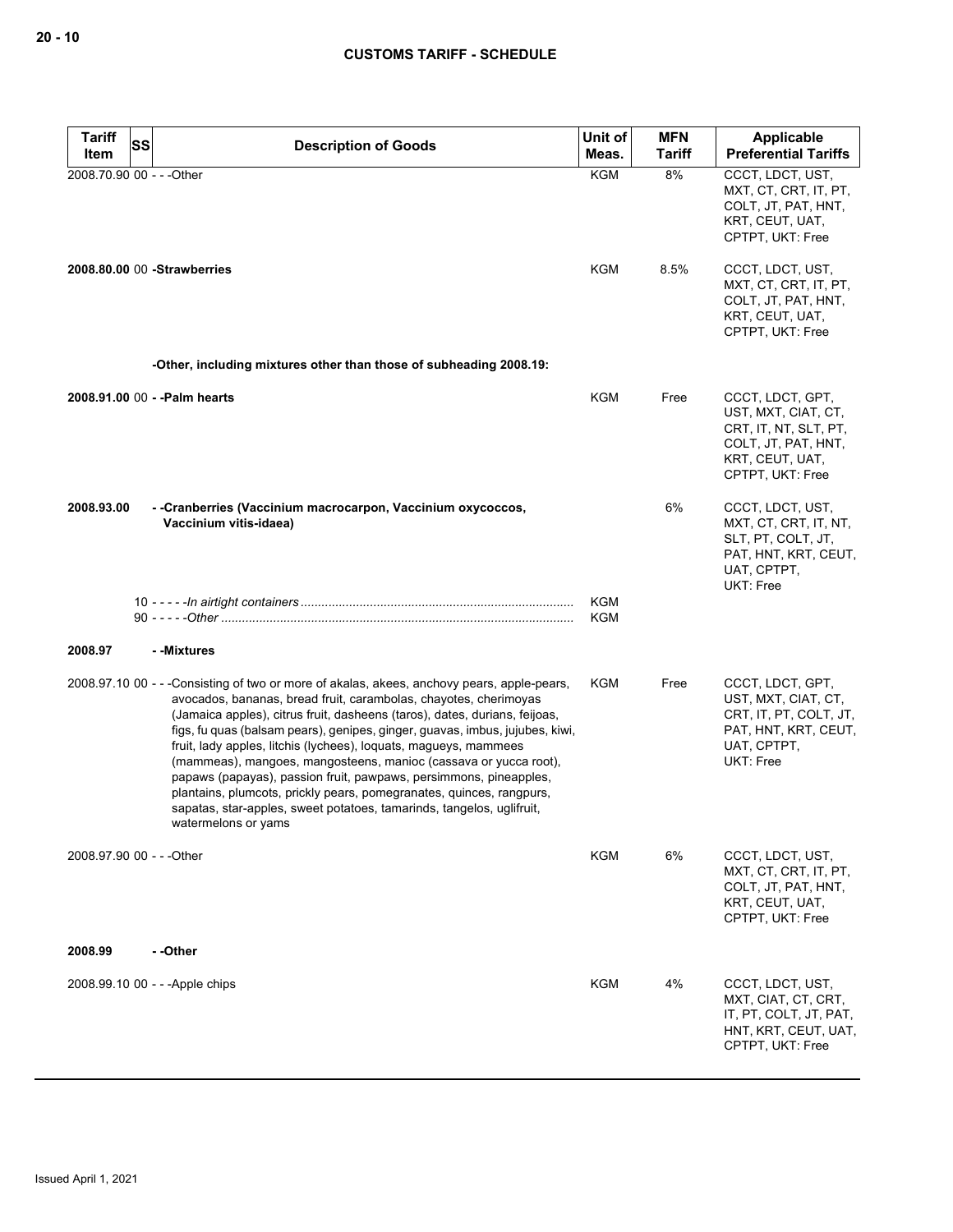| <b>SS</b><br><b>Preferential Tariffs</b><br>Meas.<br>Tariff<br>Item<br>4%<br>CCCT, LDCT, UST,<br>- - - Apples, other than pulp<br>2008.99.20<br>MXT, CT, CRT, IT, PT,<br>COLT, JT, PAT, HNT,<br>KRT, CEUT, UAT,<br>CPTPT, UKT: Free<br>-----Put up for retail sale:<br><b>KGM</b><br><b>KGM</b><br><b>KGM</b><br>2008.99.30 00 - - - Akalas, akees, anchovy pears, apple-pears, avocados, bananas, banana<br><b>KGM</b><br>Free<br>CCCT, LDCT, GPT,<br>chips (thin banana slices fried or otherwise prepared whether or not<br>UST, MXT, CIAT, CT,<br>salted, sweetened or otherwise flavoured), bread fruit, carambolas,<br>CRT, IT, PT, COLT, JT,<br>PAT, HNT, KRT, CEUT,<br>chayotes, cherimoyas (Jamaica apples), dasheens (taros), dates, durians,<br>UAT, CPTPT,<br>feijoas, figs, fu quas (balsam pears), genipes, ginger, guavas, imbus,<br>UKT: Free<br>jujubes, kiwi fruit, lady apples, litchis (lychees), loquats, magueys,<br>mammees (mammeas), mangoes, mangosteens, manioc (cassava or<br>yucca root), papaws (papayas), passion fruit, pawpaws, persimmons,<br>plantains, plumcots, prickly pears, pomegranates, quinces, raisins,<br>rangpurs, sapatas, star-apples, sweet potatoes, tamarinds, tangelos,<br>Thompson seedless grapes, uglifruit, watermelons and yams<br>2008.99.40 00 - - - Melons of the genus cucumis melo, cubes, in syrup<br><b>KGM</b><br>6%<br>CCCT, LDCT, UST,<br>MXT, CIAT, CT, CRT,<br>IT, PT, COLT, JT, PAT,<br>HNT, KRT, CEUT, UAT,<br>CPTPT, UKT: Free<br>6%<br>2008.99.90<br>---Other<br>CCCT, LDCT, UST,<br>MXT, CIAT, CT, CRT,<br>IT, NT, SLT, PT, COLT,<br>JT, PAT, HNT, KRT,<br>CEUT, UAT, CPTPT,<br>UKT: Free<br><b>KGM</b><br>-----Put up for retail sale:<br><b>KGM</b><br>KGM<br>KGM<br>KGM<br>$---Other:$<br><b>KGM</b><br>KGM<br>20.09<br>Fruit juices (including grape must) and vegetable juices, unfermented<br>and not containing added spirit, whether or not containing added sugar<br>or other sweetening matter.<br>-Orange juice:<br>2009.11.00<br>Free<br>CCCT, LDCT, GPT,<br>- -Frozen<br>UST, MXT, CIAT, CT,<br>CRT, IT, SLT, PT,<br>COLT, JT, PAT, HNT,<br>KRT, CEUT, UAT,<br>CPTPT, UKT: Free<br><b>LTR</b> | <b>Tariff</b> |                             | Unit of | <b>MFN</b> | Applicable |
|--------------------------------------------------------------------------------------------------------------------------------------------------------------------------------------------------------------------------------------------------------------------------------------------------------------------------------------------------------------------------------------------------------------------------------------------------------------------------------------------------------------------------------------------------------------------------------------------------------------------------------------------------------------------------------------------------------------------------------------------------------------------------------------------------------------------------------------------------------------------------------------------------------------------------------------------------------------------------------------------------------------------------------------------------------------------------------------------------------------------------------------------------------------------------------------------------------------------------------------------------------------------------------------------------------------------------------------------------------------------------------------------------------------------------------------------------------------------------------------------------------------------------------------------------------------------------------------------------------------------------------------------------------------------------------------------------------------------------------------------------------------------------------------------------------------------------------------------------------------------------------------------------------------------------------------------------------------------------------------------------------------------------------------------------------------------------------------------------------------------------------------------------------------------------------------|---------------|-----------------------------|---------|------------|------------|
|                                                                                                                                                                                                                                                                                                                                                                                                                                                                                                                                                                                                                                                                                                                                                                                                                                                                                                                                                                                                                                                                                                                                                                                                                                                                                                                                                                                                                                                                                                                                                                                                                                                                                                                                                                                                                                                                                                                                                                                                                                                                                                                                                                                      |               | <b>Description of Goods</b> |         |            |            |
|                                                                                                                                                                                                                                                                                                                                                                                                                                                                                                                                                                                                                                                                                                                                                                                                                                                                                                                                                                                                                                                                                                                                                                                                                                                                                                                                                                                                                                                                                                                                                                                                                                                                                                                                                                                                                                                                                                                                                                                                                                                                                                                                                                                      |               |                             |         |            |            |
|                                                                                                                                                                                                                                                                                                                                                                                                                                                                                                                                                                                                                                                                                                                                                                                                                                                                                                                                                                                                                                                                                                                                                                                                                                                                                                                                                                                                                                                                                                                                                                                                                                                                                                                                                                                                                                                                                                                                                                                                                                                                                                                                                                                      |               |                             |         |            |            |
|                                                                                                                                                                                                                                                                                                                                                                                                                                                                                                                                                                                                                                                                                                                                                                                                                                                                                                                                                                                                                                                                                                                                                                                                                                                                                                                                                                                                                                                                                                                                                                                                                                                                                                                                                                                                                                                                                                                                                                                                                                                                                                                                                                                      |               |                             |         |            |            |
|                                                                                                                                                                                                                                                                                                                                                                                                                                                                                                                                                                                                                                                                                                                                                                                                                                                                                                                                                                                                                                                                                                                                                                                                                                                                                                                                                                                                                                                                                                                                                                                                                                                                                                                                                                                                                                                                                                                                                                                                                                                                                                                                                                                      |               |                             |         |            |            |
|                                                                                                                                                                                                                                                                                                                                                                                                                                                                                                                                                                                                                                                                                                                                                                                                                                                                                                                                                                                                                                                                                                                                                                                                                                                                                                                                                                                                                                                                                                                                                                                                                                                                                                                                                                                                                                                                                                                                                                                                                                                                                                                                                                                      |               |                             |         |            |            |
|                                                                                                                                                                                                                                                                                                                                                                                                                                                                                                                                                                                                                                                                                                                                                                                                                                                                                                                                                                                                                                                                                                                                                                                                                                                                                                                                                                                                                                                                                                                                                                                                                                                                                                                                                                                                                                                                                                                                                                                                                                                                                                                                                                                      |               |                             |         |            |            |
|                                                                                                                                                                                                                                                                                                                                                                                                                                                                                                                                                                                                                                                                                                                                                                                                                                                                                                                                                                                                                                                                                                                                                                                                                                                                                                                                                                                                                                                                                                                                                                                                                                                                                                                                                                                                                                                                                                                                                                                                                                                                                                                                                                                      |               |                             |         |            |            |
|                                                                                                                                                                                                                                                                                                                                                                                                                                                                                                                                                                                                                                                                                                                                                                                                                                                                                                                                                                                                                                                                                                                                                                                                                                                                                                                                                                                                                                                                                                                                                                                                                                                                                                                                                                                                                                                                                                                                                                                                                                                                                                                                                                                      |               |                             |         |            |            |
|                                                                                                                                                                                                                                                                                                                                                                                                                                                                                                                                                                                                                                                                                                                                                                                                                                                                                                                                                                                                                                                                                                                                                                                                                                                                                                                                                                                                                                                                                                                                                                                                                                                                                                                                                                                                                                                                                                                                                                                                                                                                                                                                                                                      |               |                             |         |            |            |
|                                                                                                                                                                                                                                                                                                                                                                                                                                                                                                                                                                                                                                                                                                                                                                                                                                                                                                                                                                                                                                                                                                                                                                                                                                                                                                                                                                                                                                                                                                                                                                                                                                                                                                                                                                                                                                                                                                                                                                                                                                                                                                                                                                                      |               |                             |         |            |            |
|                                                                                                                                                                                                                                                                                                                                                                                                                                                                                                                                                                                                                                                                                                                                                                                                                                                                                                                                                                                                                                                                                                                                                                                                                                                                                                                                                                                                                                                                                                                                                                                                                                                                                                                                                                                                                                                                                                                                                                                                                                                                                                                                                                                      |               |                             |         |            |            |
|                                                                                                                                                                                                                                                                                                                                                                                                                                                                                                                                                                                                                                                                                                                                                                                                                                                                                                                                                                                                                                                                                                                                                                                                                                                                                                                                                                                                                                                                                                                                                                                                                                                                                                                                                                                                                                                                                                                                                                                                                                                                                                                                                                                      |               |                             |         |            |            |
|                                                                                                                                                                                                                                                                                                                                                                                                                                                                                                                                                                                                                                                                                                                                                                                                                                                                                                                                                                                                                                                                                                                                                                                                                                                                                                                                                                                                                                                                                                                                                                                                                                                                                                                                                                                                                                                                                                                                                                                                                                                                                                                                                                                      |               |                             |         |            |            |
|                                                                                                                                                                                                                                                                                                                                                                                                                                                                                                                                                                                                                                                                                                                                                                                                                                                                                                                                                                                                                                                                                                                                                                                                                                                                                                                                                                                                                                                                                                                                                                                                                                                                                                                                                                                                                                                                                                                                                                                                                                                                                                                                                                                      |               |                             |         |            |            |
|                                                                                                                                                                                                                                                                                                                                                                                                                                                                                                                                                                                                                                                                                                                                                                                                                                                                                                                                                                                                                                                                                                                                                                                                                                                                                                                                                                                                                                                                                                                                                                                                                                                                                                                                                                                                                                                                                                                                                                                                                                                                                                                                                                                      |               |                             |         |            |            |
|                                                                                                                                                                                                                                                                                                                                                                                                                                                                                                                                                                                                                                                                                                                                                                                                                                                                                                                                                                                                                                                                                                                                                                                                                                                                                                                                                                                                                                                                                                                                                                                                                                                                                                                                                                                                                                                                                                                                                                                                                                                                                                                                                                                      |               |                             |         |            |            |
|                                                                                                                                                                                                                                                                                                                                                                                                                                                                                                                                                                                                                                                                                                                                                                                                                                                                                                                                                                                                                                                                                                                                                                                                                                                                                                                                                                                                                                                                                                                                                                                                                                                                                                                                                                                                                                                                                                                                                                                                                                                                                                                                                                                      |               |                             |         |            |            |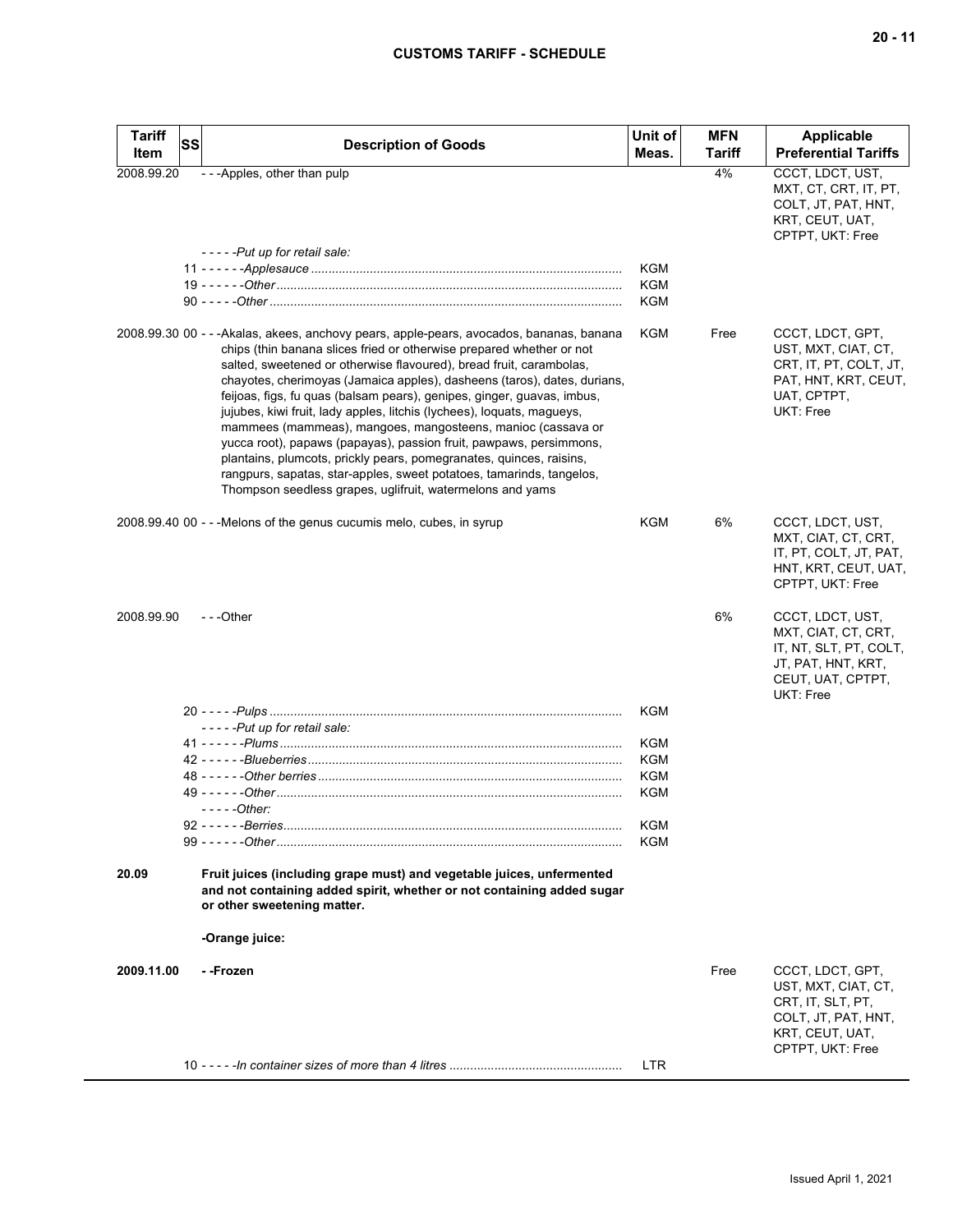| <b>Tariff</b><br>Item   | <b>SS</b> | <b>Description of Goods</b>                        | Unit of<br>Meas.         | <b>MFN</b><br><b>Tariff</b> | <b>Applicable</b><br><b>Preferential Tariffs</b>                                                                           |
|-------------------------|-----------|----------------------------------------------------|--------------------------|-----------------------------|----------------------------------------------------------------------------------------------------------------------------|
|                         |           |                                                    | <b>LTR</b>               |                             |                                                                                                                            |
| 2009.12.00              |           | - - Not frozen, of a Brix value not exceeding 20   | LTR                      | Free                        | CCCT, LDCT, UST,<br>MXT, CIAT, CT, CRT,<br>IT, SLT, PT, COLT, JT,<br>PAT, HNT, KRT, CEUT,<br>UAT, CPTPT,<br>UKT: Free      |
|                         |           |                                                    | LTR                      |                             |                                                                                                                            |
| 2009.19.00 00 - - Other |           |                                                    | LTR.                     | Free                        | CCCT, LDCT, GPT,<br>UST, MXT, CIAT, CT,<br>CRT, IT, SLT, PT,<br>COLT, JT, PAT, HNT,<br>KRT, CEUT, UAT,<br>CPTPT, UKT: Free |
|                         |           | -Grapefruit juice (including pomelo) juice:        |                          |                             |                                                                                                                            |
|                         |           | 2009.21.00 00 - - Of a Brix value not exceeding 20 | LTR                      | Free                        | CCCT, LDCT, GPT,<br>UST, MXT, CIAT, CT,<br>CRT, IT, SLT, PT,<br>COLT, JT, PAT, HNT,<br>KRT, CEUT, UAT,<br>CPTPT, UKT: Free |
| 2009.29.00 00 - - Other |           |                                                    | LTR.                     | Free                        | CCCT, LDCT, GPT,<br>UST, MXT, CIAT, CT,<br>CRT, IT, SLT, PT,<br>COLT, JT, PAT, HNT,<br>KRT, CEUT, UAT,<br>CPTPT, UKT: Free |
|                         |           | -Juice of any other single citrus fruit:           |                          |                             |                                                                                                                            |
| 2009.31.00              |           | - - Of a Brix value not exceeding 20               |                          | Free                        | CCCT, LDCT, GPT,<br>UST, MXT, CIAT, CT,<br>CRT, IT, SLT, PT,<br>COLT, JT, PAT, HNT,<br>KRT, CEUT, UAT,<br>CPTPT, UKT: Free |
|                         |           |                                                    | <b>LTR</b><br><b>LTR</b> |                             |                                                                                                                            |
| 2009.39.00              |           | --Other<br>- - - - - Lemon:                        |                          | Free                        | CCCT, LDCT, GPT,<br>UST, MXT, CIAT, CT,<br>CRT, IT, SLT, PT,<br>COLT, JT, PAT, HNT,<br>KRT, CEUT, UAT,<br>CPTPT, UKT: Free |
|                         |           |                                                    | <b>LTR</b>               |                             |                                                                                                                            |
|                         |           |                                                    | <b>LTR</b><br>LTR        |                             |                                                                                                                            |
|                         |           | -Pineapple juice:                                  |                          |                             |                                                                                                                            |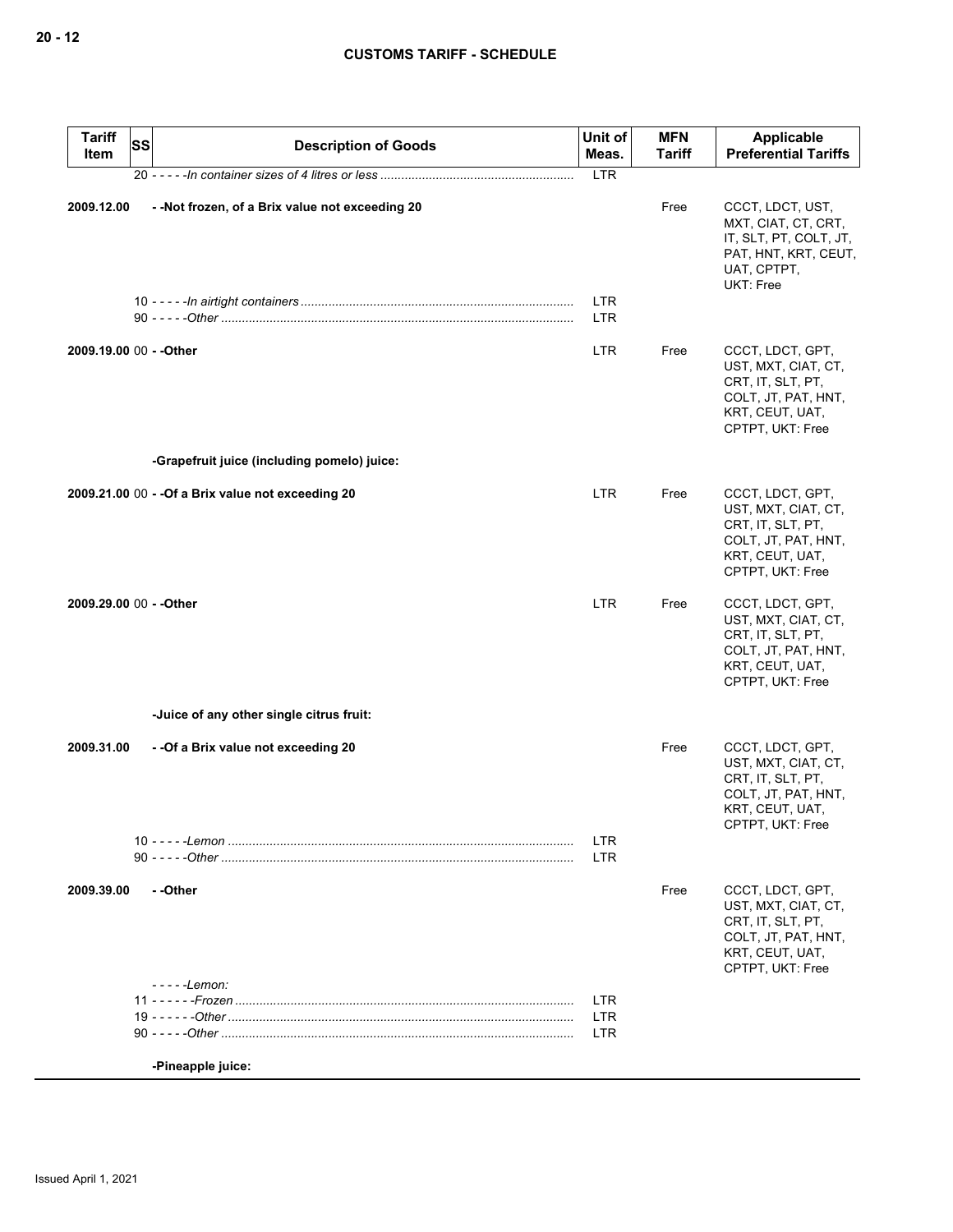# **CUSTOMS TARIFF - SCHEDULE**

| <b>Tariff</b><br>SS<br>Item | <b>Description of Goods</b>                                                                                                                           | Unit of<br>Meas.  | <b>MFN</b><br><b>Tariff</b> | <b>Applicable</b><br><b>Preferential Tariffs</b>                                                                           |
|-----------------------------|-------------------------------------------------------------------------------------------------------------------------------------------------------|-------------------|-----------------------------|----------------------------------------------------------------------------------------------------------------------------|
|                             | 2009.41.00 00 - - Of a Brix value not exceeding 20                                                                                                    | LTR               | Free                        | CCCT, LDCT, GPT,<br>UST, MXT, CIAT, CT,<br>CRT, IT, SLT, PT,<br>COLT, JT, PAT, HNT,<br>KRT, CEUT, UAT,<br>CPTPT, UKT: Free |
| 2009.49.00 00 - - Other     |                                                                                                                                                       | <b>LTR</b>        | Free                        | CCCT, LDCT, GPT,<br>UST, MXT, CIAT, CT,<br>CRT, IT, SLT, PT,<br>COLT, JT, PAT, HNT,<br>KRT, CEUT, UAT,<br>CPTPT, UKT: Free |
|                             | 2009.50.00 00 -Tomato juice                                                                                                                           | <b>LTR</b>        | 12.5%                       | CCCT, LDCT, UST,<br>MXT, CIAT, CT, CRT,<br>IT, SLT, PT, COLT, JT,<br>PAT, HNT, KRT, CEUT,<br>UAT, CPTPT,<br>UKT: Free      |
|                             | -Grape juice (including grape must):                                                                                                                  |                   |                             |                                                                                                                            |
| 2009.61                     | - - Of a Brix value not exceeding 30                                                                                                                  |                   |                             |                                                                                                                            |
|                             | 2009.61.10 00 - - - Grape juice for wine-making                                                                                                       | LTR.              | Free                        | CCCT, LDCT, GPT,<br>UST, MXT, CIAT, CT,<br>CRT, IT, SLT, PT,<br>COLT, JT, PAT, HNT,<br>KRT, CEUT, UAT,<br>CPTPT, UKT: Free |
| 2009.61.90 00 - - - Other   |                                                                                                                                                       | LTR.              | 9.5%                        | CCCT, LDCT, UST,<br>MXT, CT, CRT, IT, SLT,<br>PT, COLT, JT, PAT,<br>HNT, KRT, CEUT, UAT,<br>CPTPT, UKT: Free               |
| 2009.69                     | - -Other                                                                                                                                              |                   |                             |                                                                                                                            |
| 2009.69.10                  | - - - Grape concentrate, of a Brix value not less than 68, for use in the<br>manufacture of fruit juices or beverages;<br>Grape juice for wine-making |                   | Free                        | CCCT, LDCT, GPT,<br>UST, MXT, CIAT, CT,<br>CRT, IT, SLT, PT,<br>COLT, JT, PAT, HNT,<br>KRT, CEUT, UAT,<br>CPTPT, UKT: Free |
|                             | 10 - - - - - Grape concentrate, of a Brix value not less than 68, for use in the                                                                      | <b>LTR</b><br>LTR |                             |                                                                                                                            |
| 2009.69.90 00 - - - Other   |                                                                                                                                                       | <b>LTR</b>        | 9.5%                        | CCCT, LDCT, UST,<br>MXT, CIAT, CT, CRT,<br>IT, SLT, PT, COLT, JT,<br>PAT, HNT, KRT, CEUT,<br>UAT, CPTPT,<br>UKT: Free      |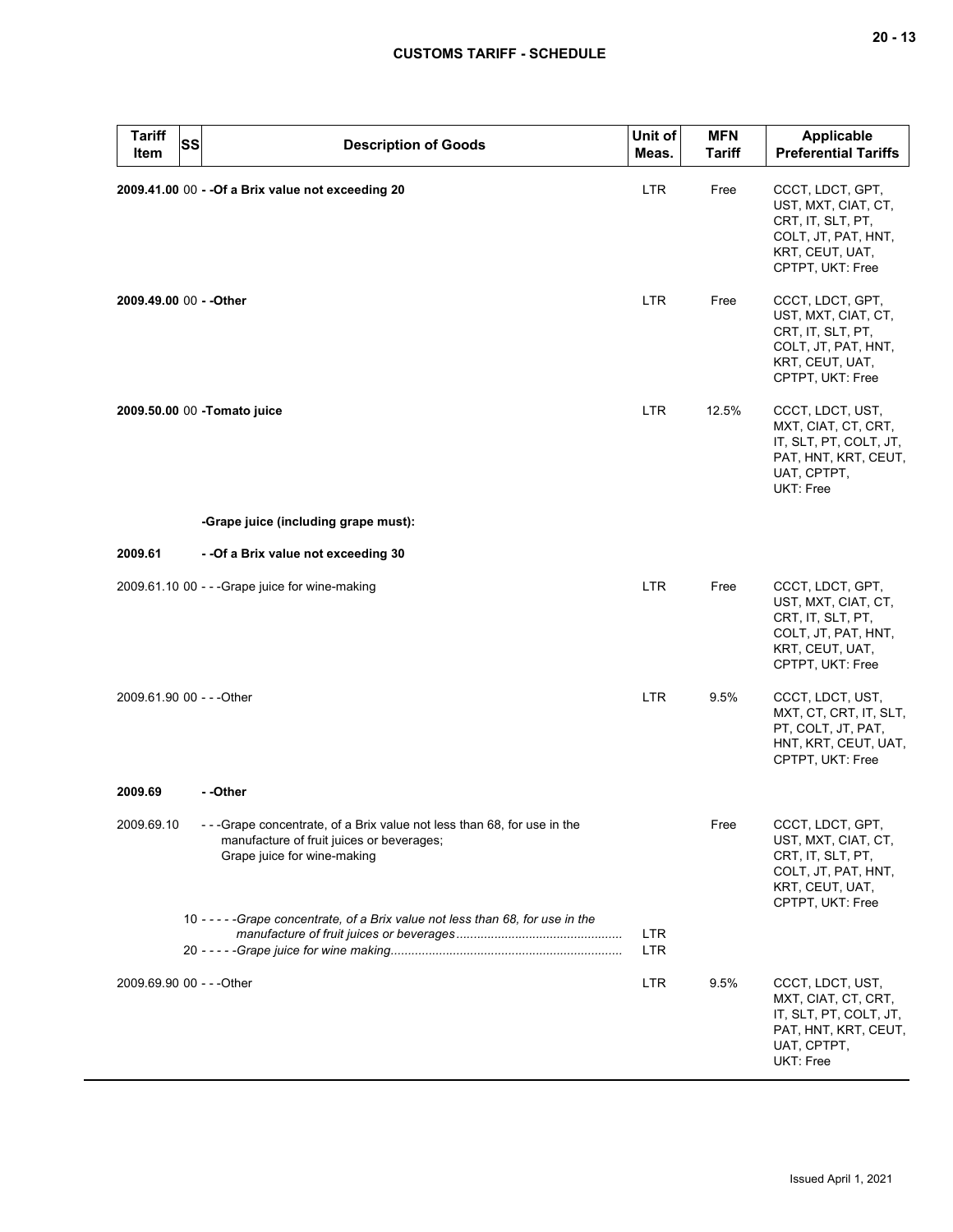| <b>Tariff</b><br>Item | <b>SS</b><br><b>Description of Goods</b>                                                                | Unit of<br>Meas.         | <b>MFN</b><br><b>Tariff</b> | Applicable<br><b>Preferential Tariffs</b>                                                                                  |
|-----------------------|---------------------------------------------------------------------------------------------------------|--------------------------|-----------------------------|----------------------------------------------------------------------------------------------------------------------------|
|                       | -Apple juice:                                                                                           |                          |                             |                                                                                                                            |
| 2009.71               | - - Of a Brix value not exceeding 20                                                                    |                          |                             |                                                                                                                            |
|                       | 2009.71.10 00 - - - Reconstituted                                                                       | <b>LTR</b>               | 8.5%                        | CCCT, LDCT, UST,<br>MXT, CT, CRT, IT, SLT,<br>PT, COLT, JT, PAT,<br>HNT, KRT, CEUT, UAT,<br>CPTPT, UKT: Free               |
|                       | 2009.71.90 00 - - - Other                                                                               | LTR                      | 4%                          | CCCT, LDCT, UST,<br>MXT, CT, CRT, IT, SLT,<br>PT, COLT, JT, PAT,<br>HNT, KRT, CEUT, UAT,<br>CPTPT, UKT: Free               |
| 2009.79               | --Other                                                                                                 |                          |                             |                                                                                                                            |
|                       | ---Concentrated:                                                                                        |                          |                             |                                                                                                                            |
| 2009.79.11            | - - - - For use in the manufacture of fruit juices, juice beverages or fruit snack<br>products          |                          | Free                        | CCCT, LDCT, UST,<br>MXT, CIAT, CT, CRT,<br>IT, SLT, PT, COLT, JT,<br>PAT, HNT, KRT, CEUT,<br>UAT, CPTPT,<br>UKT: Free      |
|                       |                                                                                                         | <b>LTR</b><br><b>LTR</b> |                             |                                                                                                                            |
|                       | 2009.79.19 00 - - - - Other                                                                             | <b>LTR</b>               | 8.5%                        | CCCT, LDCT, UST,<br>MXT, CIAT, CT, CRT,<br>IT, SLT, PT, COLT, JT,<br>PAT, HNT, KRT, CEUT,<br>UAT, CPTPT,<br>UKT: Free      |
|                       | 2009.79.90 00 - - - Other                                                                               | <b>LTR</b>               | 4%                          | CCCT, LDCT, UST,<br>MXT, CIAT, CT, CRT,<br>IT, SLT, PT, COLT, JT,<br>PAT, HNT, KRT, CEUT,<br>UAT, CPTPT,<br>UKT: Free      |
|                       | -Juice of any other single fruit or vegetable:                                                          |                          |                             |                                                                                                                            |
|                       | 2009.81.00 00 -- Cranberry (Vaccinium macrocarpon, Vaccinium oxycoccos, Vaccinium<br>vitis-idaea) juice | LTR.                     | Free                        | CCCT, LDCT, GPT,<br>UST, MXT, CIAT, CT,<br>CRT, IT, SLT, PT,<br>COLT, JT, PAT, HNT,<br>KRT, CEUT, UAT,<br>CPTPT, UKT: Free |
| 2009.89               | - -Other                                                                                                |                          |                             |                                                                                                                            |